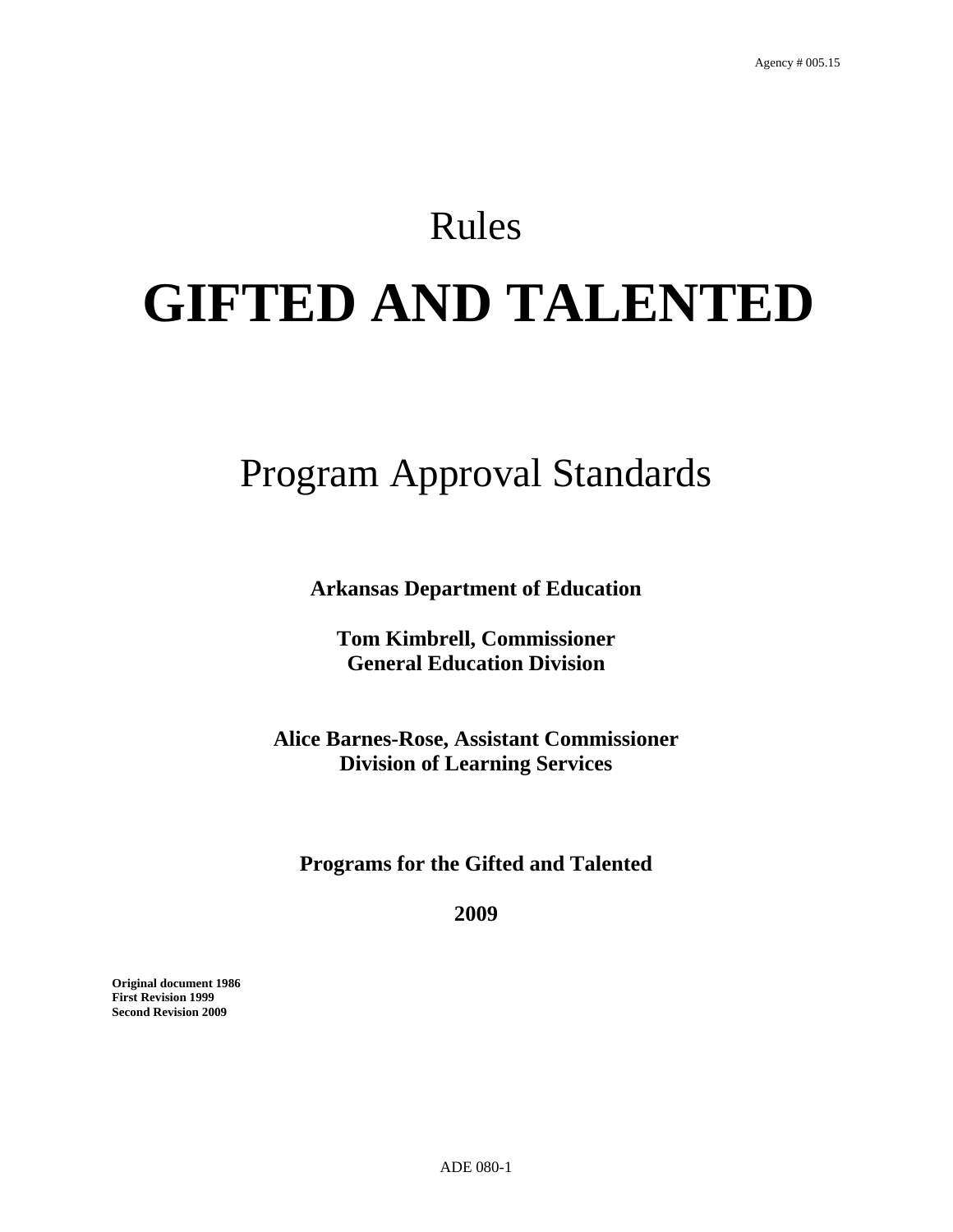# TABLE OF CONTENTS

|                                                | 3  |
|------------------------------------------------|----|
|                                                | 5  |
| <b>Arkansas Department of Education Rules:</b> |    |
|                                                | 12 |
|                                                | 13 |
|                                                | 14 |
|                                                | 17 |
|                                                | 20 |
|                                                | 26 |
|                                                | 27 |
|                                                |    |

**Appendices** 

- **A. Gifted Education Organizations**
- **B. Gifted Education Resources**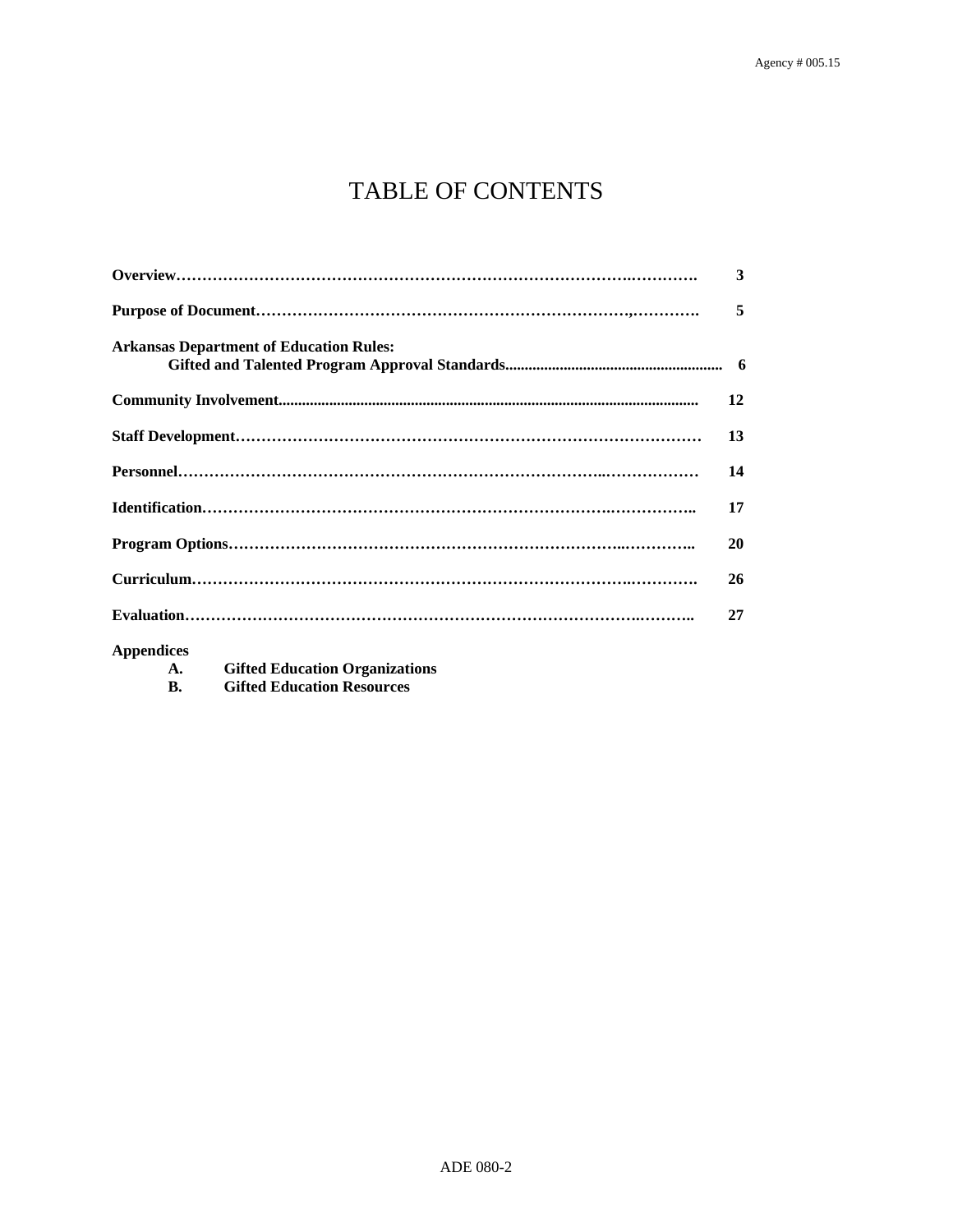### **OVERVIEW**

Responding to the concern for educational programming for gifted and talented students, the Arkansas General Assembly passed Act 106 of 1979. This legislation established the Office for the Education of Gifted and Talented Children, headed by an administrator to direct the state program. Funds were appropriated to provide financial assistance to school districts operating programs for gifted and talented students.

Guidelines were developed to provide information to assist districts in planning, implementing, and evaluating programs for gifted and talented students. This document, Education of Gifted and Talented Students: Guidelines for Local Education Agencies, was approved by the State Board of Education in 1981.

Since that time, a number of pieces of legislation enacted have had a profound effect on gifted education.

Act 445 of 1983, the Quality Education Act, established minimum standards for accreditation of public schools and authorized the State Board to name a committee to recommend regulations, criteria, and minimum standards. The Standards for Accreditation of Arkansas Public Schools, which were adopted by the State Board of Education February 22, 1984, included a provision that all districts must provide a program for gifted and talented students.

Act 34 of 1983, First Extraordinary Session, the School Finance Act, provided funding for districts which were developing or operating programs for gifted and talented students. The Department of Education was directed to set aside annually, beginning in 1984-85, funds for program development, not to exceed \$6 million. Districts which were operating approved programs were eligible to receive funds based on an "add on" weight of .25 for each student identified as gifted and talented (funding was based on no more than five percent of the district's average daily membership).

The original guidelines developed to assist districts were then refined and updated and became the Rules and Regulations for gifted education in Arkansas. This document, Gifted and Talented Program Approval Standards, was approved by the State Board of Education in 1987, revised in 1999 and 2009.

Act 917 of 1995 changed the funding process to local school districts regarding gifted and talented students. The new law now stipulates an expenditure requirement replacing the funding provision that had previously existed. This expenditure requirement reads: Local school districts shall expend from state and local revenues not less than the following amounts on gifted and talented programs, in accordance with rules and regulations promulgated by the State Board of Education - the previous year's average daily membership participating in gifted and talented programs, up to five percent (5%) of the previous year's average daily membership, multiplied by fifteen hundredths (.15) times the base local revenue per student. The following definition shall guide districts in providing services and opportunities for students identified as gifted and talented in Arkansas: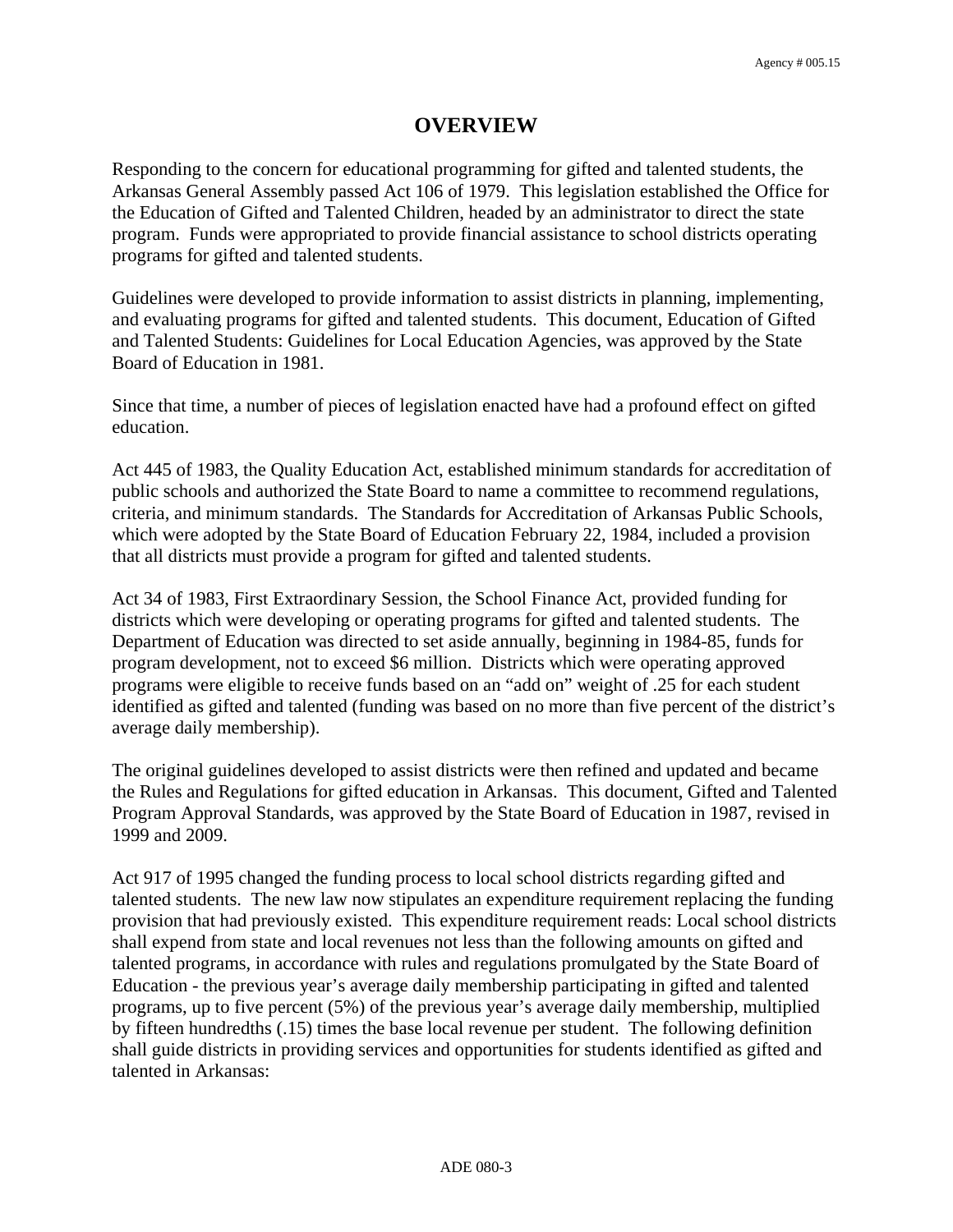*Gifted and talented children and youth are those of high potential or ability whose learning characteristics and educational needs require qualitatively differentiated educational experiences and/or services.* 

 *Possession of these talents and gifts, or the potential for their development, will be evidenced through an interaction of above average intellectual ability, task commitment and /or motivation, and creative ability.*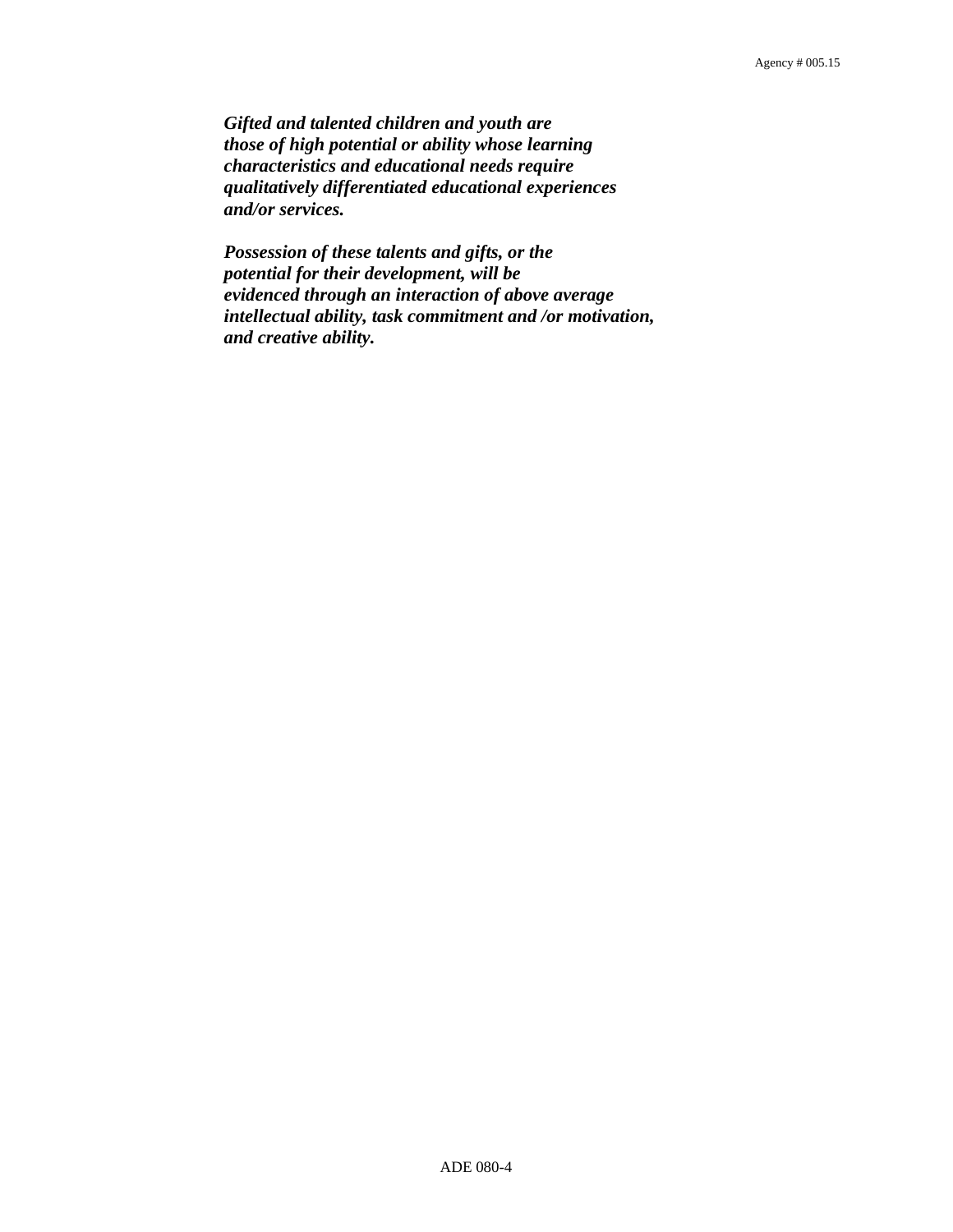### **PURPOSE OF THE DOCUMENT**

The purpose of this document is to establish the minimum standards for approval of programs which meet the requirements of the Standards of Accreditation adopted by the State Board of Education February 22, 1984, and have been effective since June 1, 1987.

Included are guidelines, which enable school districts to:

- 1) Establish equitable criteria for identification of gifted and talented students;
- 2) Establish programs which will lead to appropriate educational opportunities for these students; and
- 3) Establish procedures to evaluate the effectiveness of the provisions of these educational opportunities.

School districts may choose to work cooperatively to develop and operate programs for their gifted students. Any mention of "district" in this document applies also to a group of districts working as a cooperative. **This definition does not include Educational Service Cooperatives established under Act 349 of 1985**.

Standards for approved programs are listed on the following pages. Evidence verifying compliance should be kept on file in the district so that it will be available for review by the Department of Education when the district is monitored.

**Please note that these are minimum, not optimum, standards. Districts are encouraged to go beyond them in providing educational opportunities for their gifted and talented students. No school district may establish criteria which are less than the standards required in this document and the Arkansas Department of Education's Rules and Regulations for Gifted and Talented Program Approval.** 

**The written policies required by these Rules should be approved by the local Board of Education, made available to all stakeholders and reviewed annually for updates and revisions.**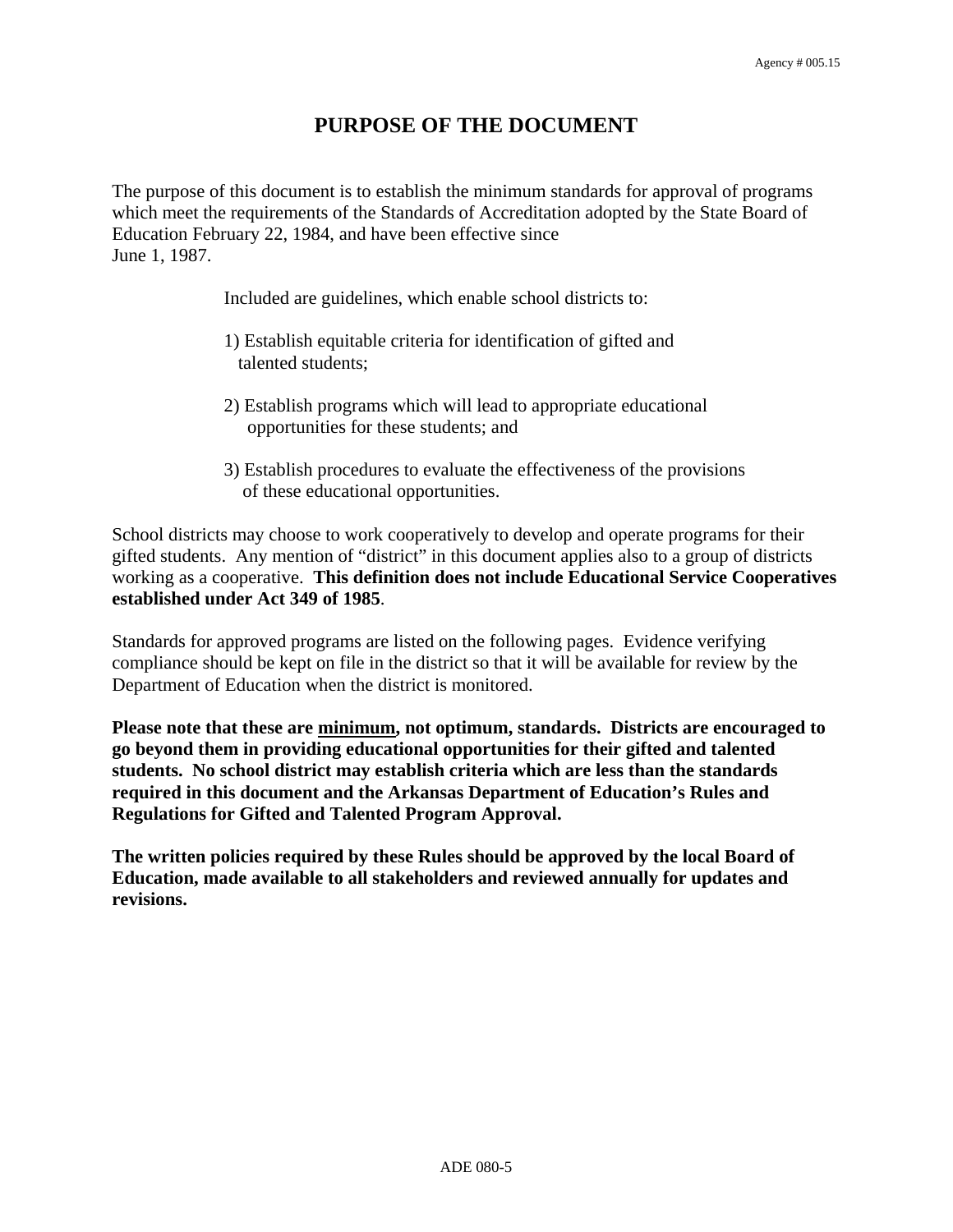#### **ARKANSAS DEPARTMENT OF EDUCATION RULES AND REGULATIONS GIFTED AND TALENTED PROGRAM APPROVAL STANDARDS Revised June 1999, 2009**

#### **1.00 Regulatory Authority**

- **1.01** These regulations shall be known as the Arkansas Department of Education Regulations Governing Gifted and Talented Program Approval Standards.
- **1.02** The State Board of Education enacted these regulations pursuant to its authority under Arkansas Code Annotated §6-42-102 (Repl. 1993).

#### **2.00 Purpose**

 The purpose of these regulations is to establish the minimum standards for approval of gifted programs which meet the requirements of the Standards of Accreditation adopted by the state Board of Education February 22, 1984, and have been in effect since June 1, 1987.

#### **3.00 Definitions**

- **3.01** Gifted and Talented (Gifted): Gifted and Talented children and youth are those of high potential or ability, whose learning characteristics and educational needs require qualitatively differentiated educational experiences and/or services. Possession of these talents and gifts, or the potential for their development, will be evidenced through an interaction of above average intellectual ability, task commitment and/or motivation, and creative ability.
- **3.02** Approved teacher of the gifted: This refers to a specialist who has attained licensure, passed appropriate state approved assessments and meets standards as set by the State Board of Education through the Arkansas Department of Education Professional Certification Department for add-on endorsement in gifted education.
- **3.03** Approved Coordinator of Gifted Programs: This refers to a specialist who has attained licensure, passed appropriate state approved assessments and meets standards as set by the State Board of Education through the Arkansas Department of Education Professional Certification Department for add-on endorsement in gifted education and develops and coordinates programs and services for identified gifted students kindergarten through grade twelve.
- 3.04 Approved Curriculum/Program Administrator of Gifted Programs (Administrator): This refers to a specialist who is responsible for program development and administration, and/or employment evaluation decisions who has attained licensure, passed appropriate state approved assessments and meets Standards as set by the State Board of Education through the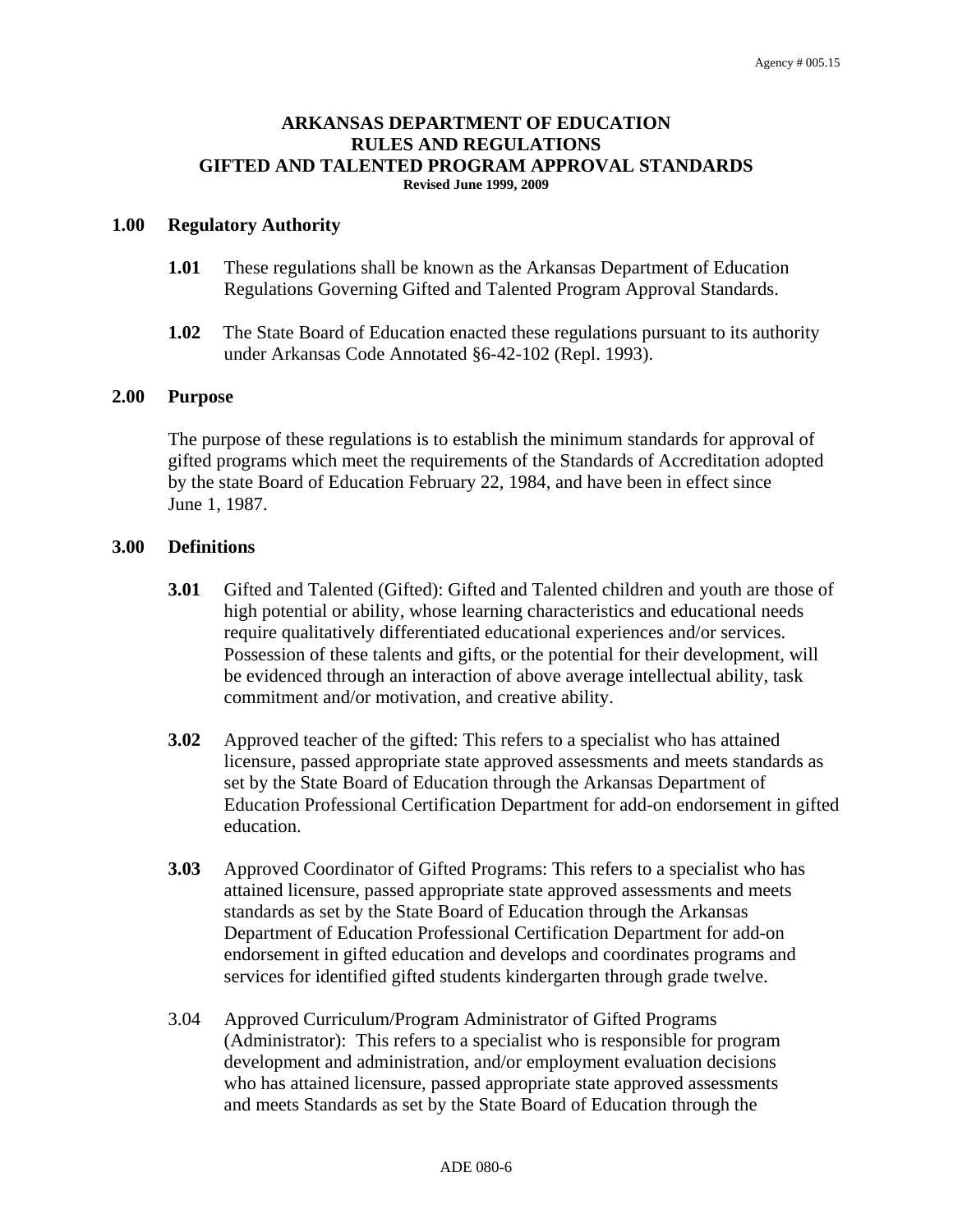Arkansas Department of Education Professional Licensure Department for add-on endorsement in gifted education and promotes the administration of programs and services for identified gifted students kindergarten through grade twelve.

#### **4.00 COMMUNITY INVOLVEMENT** (see page 12)

- **4.01** Opportunities for community awareness and involvement are provided.
- **4.02** Parents and community members are informed annually of the program opportunities for gifted and talented students and have the opportunity to ask questions and make suggestions.
- **4.03** Parents and other community members are included on an advisory committee for gifted education, that meets annually.

#### **5.00 STAFF DEVELOPMENT** (see page 13)

- **5.01** There is a written plan for gifted and talented staff development specific to the needs of gifted students that includes all faculty, when appropriate, based on local education needs of gifted students.
- **5.02** Opportunities to increase knowledge of the education of gifted and talented students are provided for continuing and new school board members, school and district administrators, teachers and support staff on a continuing and regular basis.

#### **6.00 PERSONNEL** (see pages 14-16)

- **6.01** Persons who teach identified gifted students in homogeneous groups **must** hold current Arkansas initial or standard teaching licensure, pass appropriate state approved assessments, and meet performance standards as set by the State Board of Education through the Arkansas Department of Education, Professional Licensure Department for add-on endorsement in gifted education.
- **6.02** Persons who coordinate a program for gifted and talented students kindergarten through grade twelve must hold current Arkansas teaching licensure, pass appropriate state approved assessments, and meet performance standards as set by the state Board of Education through the Arkansas Department of Education, Professional Licensure Department for add-on endorsement in gifted education.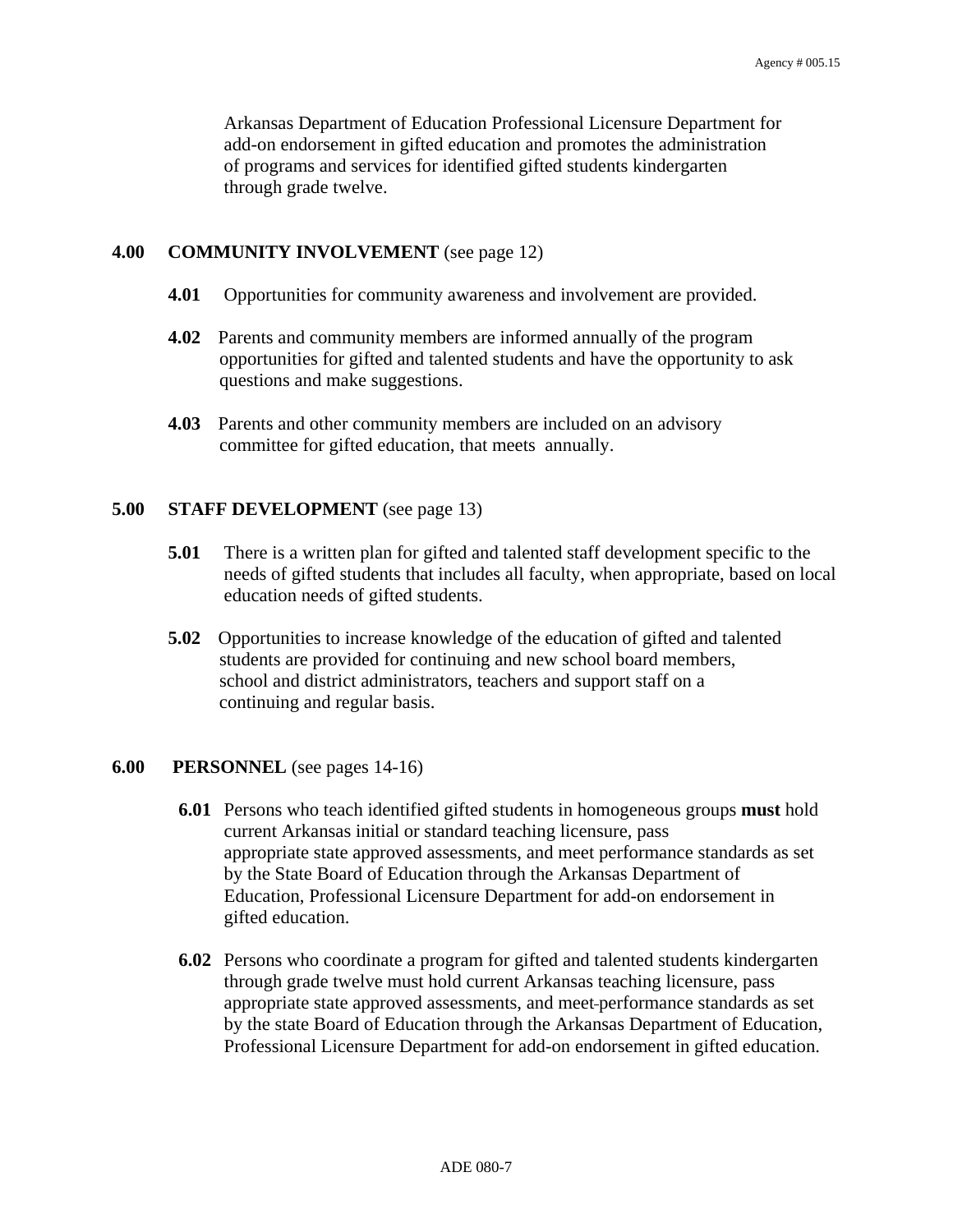- 6.03 Persons who administer a program for gifted and talented students kindergarten through grade twelve must hold current Arkansas Standard Teaching licensure, pass appropriate state approved assessments, and meet performance standards as set by the State Board of Education through the Arkansas Department of Education, Professional Licensure Department for add-on endorsement in gifted education.
- 6.04 A process for selection of administrators, coordinators and teachers of the gifted is clearly defined and established.
- 6.05 Job descriptions are developed for administrators, coordinators and teachers of the gifted.
- 6.06 Regularly scheduled time is provided for administrators, coordinators and teachers of the gifted who perform administrative duties beyond direct services to identified students.

#### **7.00 IDENTIFICATION** (see pages 17-19)

- **7.01** The process for identifying students has several stages.
	- **1.** Nominations are sought from a wide variety of sources to ensure that all potentially gifted and talented students have an opportunity to be considered.
	- **2.** Data are collected (on the nominated students) to aid in making decisions for selection of students who are in need of special education services.
	- **3.** Placement of students is made in an appropriate program option.
- **7.02** Identification procedures are clearly stated, uniformly implemented, and communicated to the entire school staff.
- **7.03** A committee of at least five members chaired by a trained specialist in gifted education and including administrators, teachers, and/or counselors collects and analyzes data, maintains appropriate records, and makes professional decisions on placement of students. This committee can be per campus within the district and/or district level with representatives of each campus involved.
- **7.04** The identification process yields information obtained through a variety of procedures and from multiple independent sources.
	- **1.** Procedures for obtaining information about students include at least two objective assessment methods such as group and individual tests of ability, achievement, and creativity.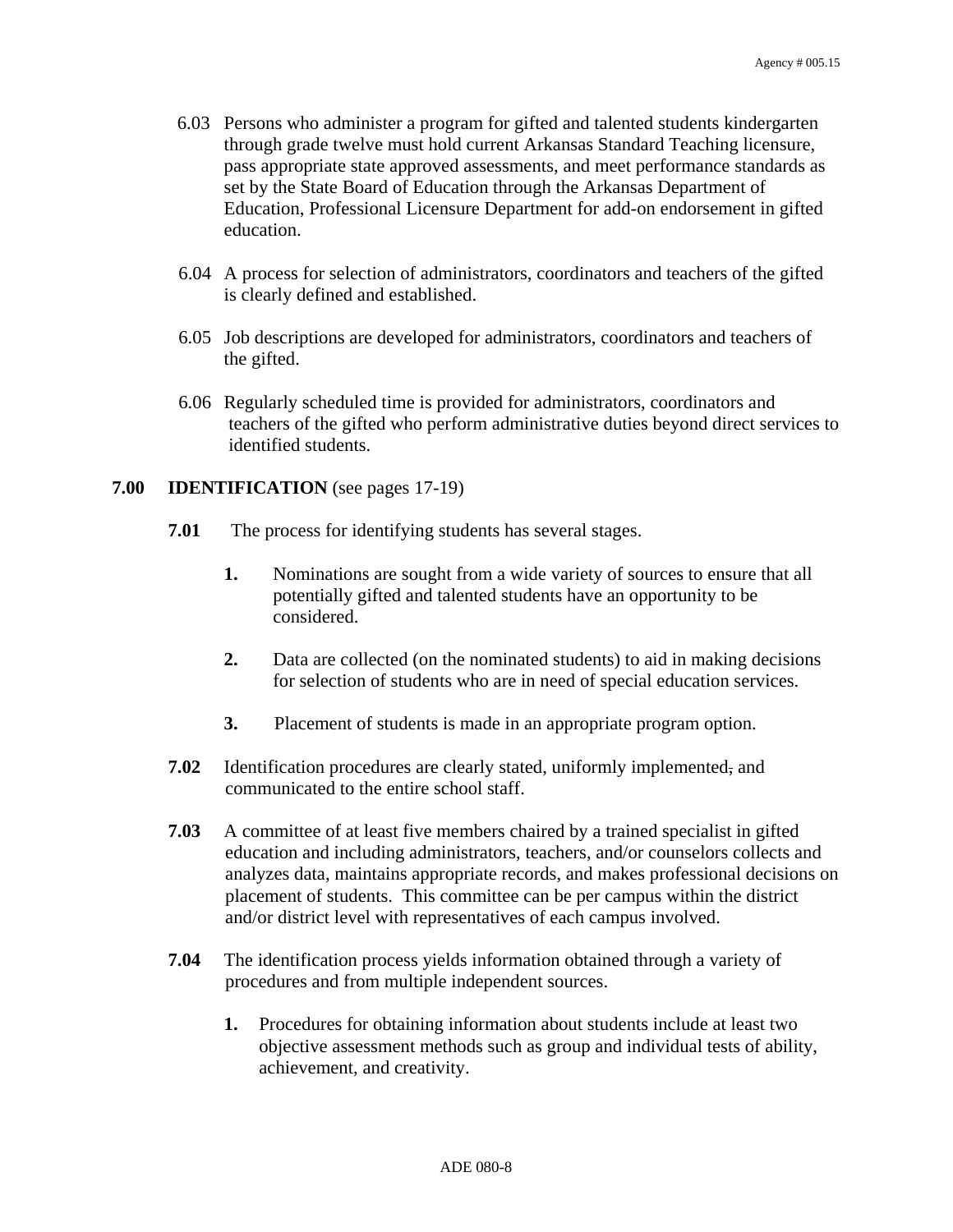- **2.** Procedures for obtaining information about students include at least two subjective assessment methods such as checklists, rating scales, biographical data, product evaluations, auditions, interviews and grades.
- **3.** Information about students is obtained from multiple sources which may include teachers, counselors, parents, community members, peers, and students themselves.
- **7.05** Student placement decisions are based on multiple criteria. No single criterion or cut-off score is used to include or exclude a student.
- **7.06** Procedures used in the identification process are non-discriminatory with respect to race, cultural or economic background, religion, national origin, sex, or handicapping condition.
- **7.07** Instructionally useful information about individual students obtained during the identification process is communicated to the appropriate members of the instructional staff regardless of final placement.
- **7.08** Written identification and placement procedures include parental involvement.
	- **1.** Parents grant permission for individual testing.
	- **2.** Parents are informed of the criteria for placement in a program for the gifted.
	- **3.** Parents give written permission for child's participation in gifted program.
	- **4.** Parents may appeal a placement with which they disagree.
- **7.09** Identification of gifted and talented students is an ongoing process extending from school entry through grade twelve.
	- **1.** Opportunities are provided for students to be considered for placement in gifted/talented programs throughout their school experience.
	- **2.** A review of students' placement in the gifted/talented program is made at least annually.
	- **3.** Written policies for exit from a program are developed and implemented.
	- **4.** Records of placement decisions and data on all nominated students are kept on file for a minimum of five years or for as long as needed for educational decisions.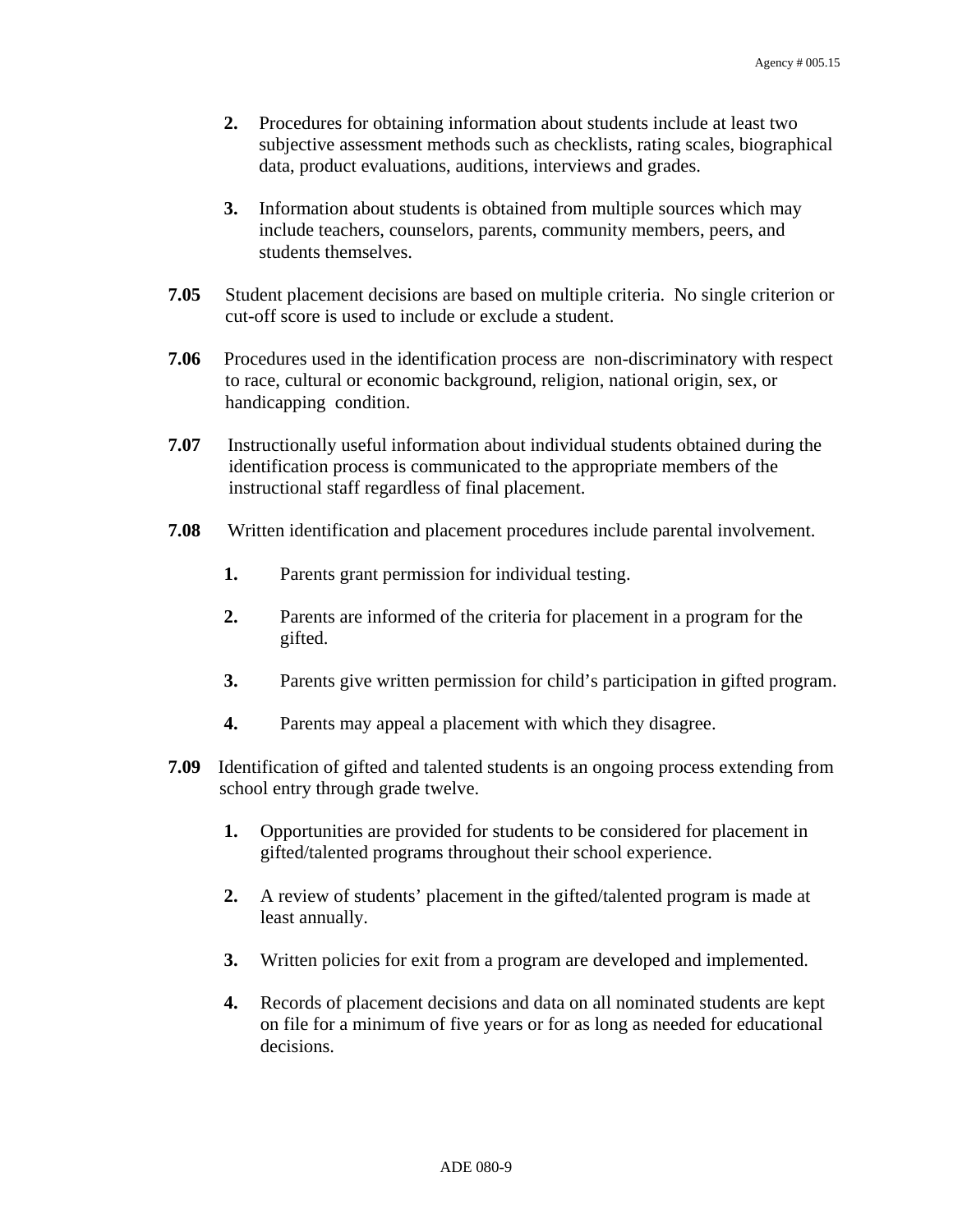#### **8.00 PROGRAM OPTIONS** (see pages 20-25)

- **8.01** A program is systematically developed, with long-range goals that are coordinated to guide the development of gifted students from the time they are identified through graduation from high school.
- **8.02** A table of organization is developed which clearly delineates roles, responsibilities, and coordination procedures.
- **8.03** Students' placement in program options is based on their abilities, needs and interests, and resources of the district.
- **8.04** Administrative arrangements are used which promote interaction among gifted students and both their intellectual and chronological peers.
- **8.05** A minimum of 150 minutes a week direct instruction must be provided during the regular school day.

#### **9.00 CURRICULUM** (see page 26)

- **9.01** Curriculum for the gifted extends or replaces the regular curriculum.
- **9.02** Curriculum is differentiated in content, process, and/or product.
	- **1.** Content is differentiated in breadth or depth, in tempo or pace, and/or in kind.
	- **2.** Processes for gifted students stress creativity and higher level thinking skills.
	- **3.** Students investigate problems in depth and develop products which are communicated to appropriate audiences.
- **9.03** Curriculum has scope and sequence to assure continuity.

#### **10.00 EVALUATION** (see pages 27-29)

- **10.01** The evaluation process provides accurate, timely, and relevant information to decision-makers for improving program options offered gifted students.
- **10.02** The plan for evaluation is based on program objectives.
- **10.03** All components of the gifted/talented program are evaluated annually: identification, staff development, program options, program goals and objectives, curriculum, community involvement, program expenditures, and evaluation.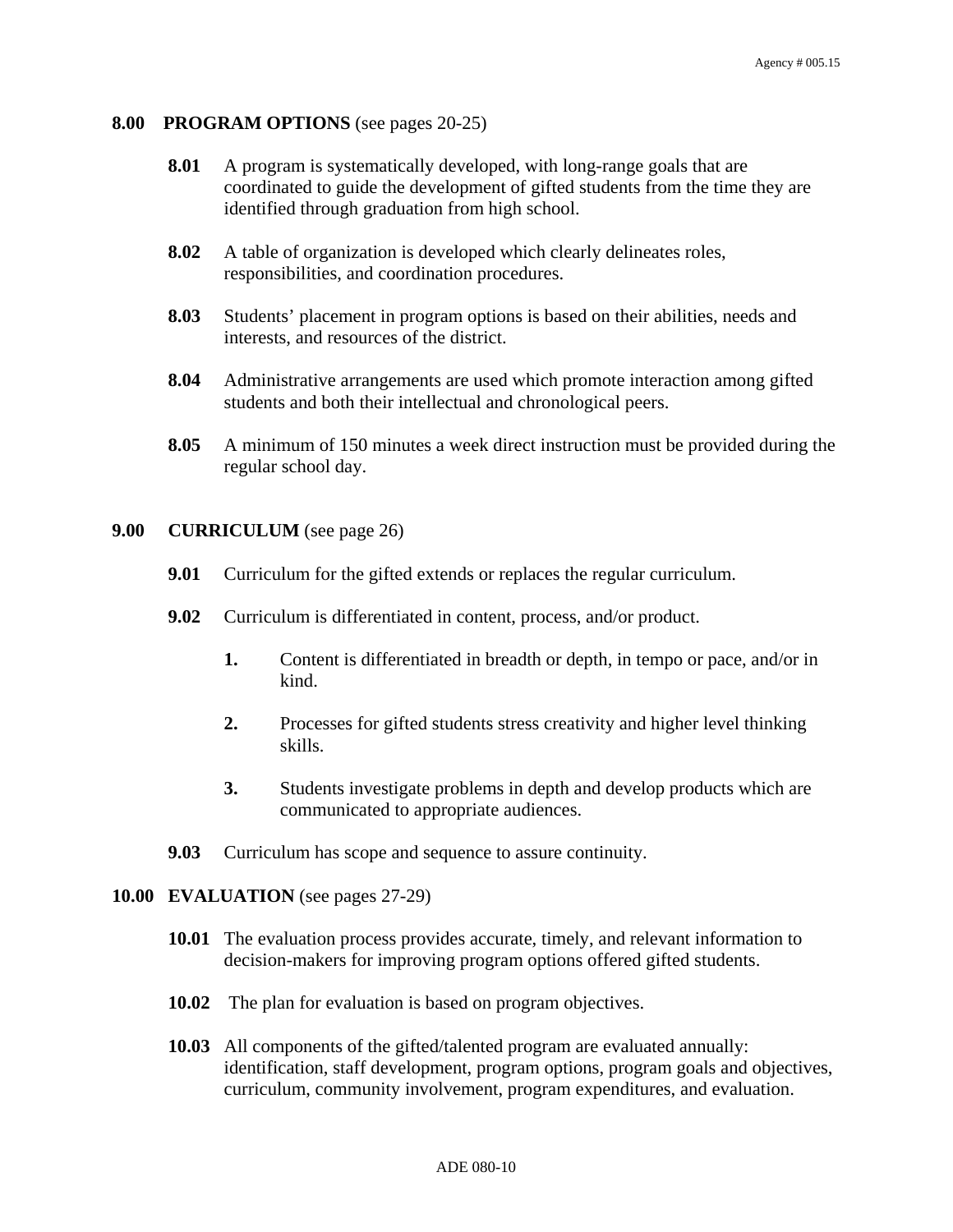- **10.04** Data for evaluation are obtained from a variety of instruments, procedures, and information sources.
- **10.05** Evaluation findings are compiled, analyzed, and communicated to Arkansas Department of Education, Office of Gifted and Talented and appropriate audiences.
- **10.06** Student progress is assessed, with attention to mastery of content, higher-level thinking skills, creativity, and affective growth.
- **10.07** Participation in the gifted program is noted on student transcripts and permanent records.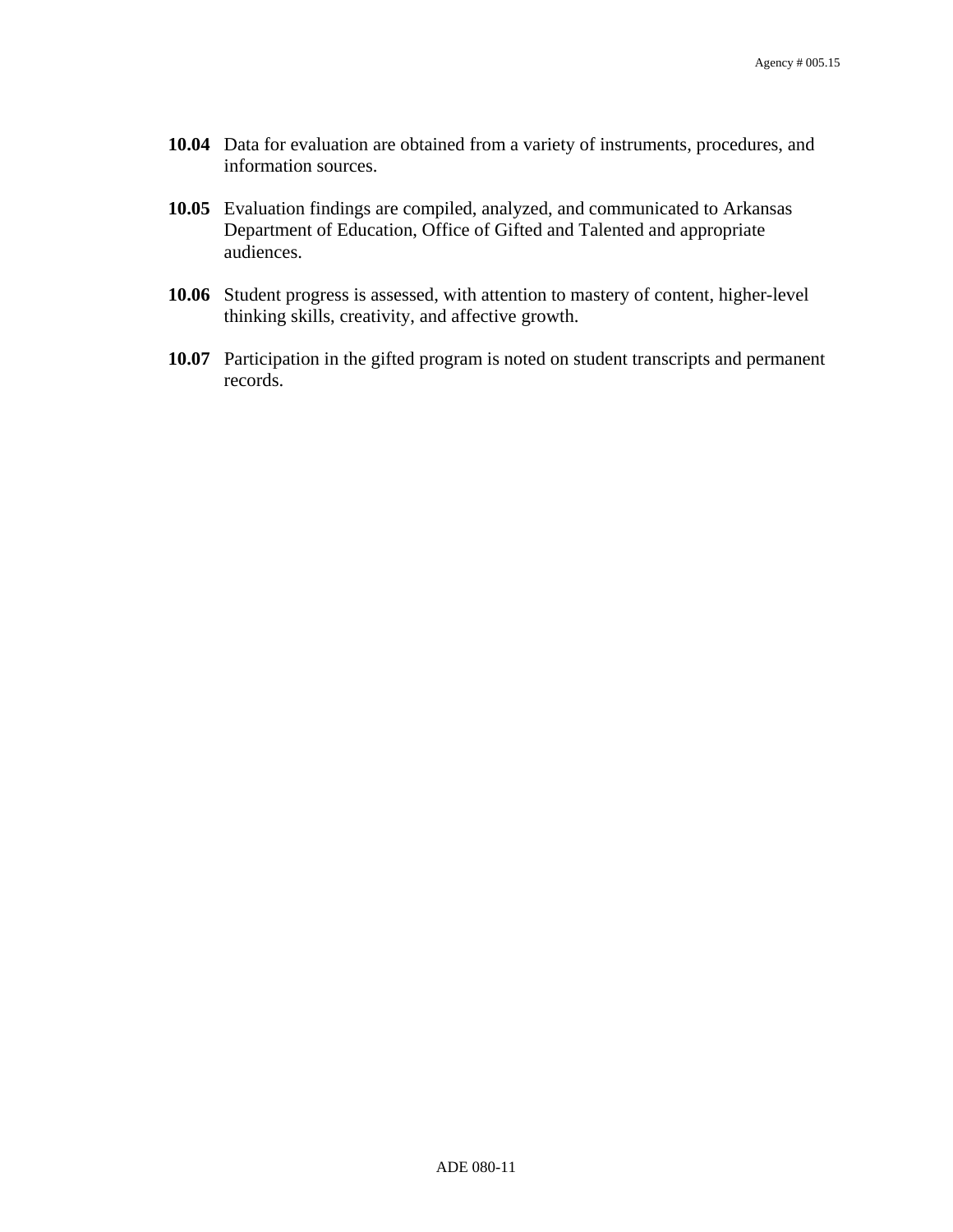#### **4.00 COMMUNITY INVOLVEMENT**

A working partnership between school personnel and other members of the community will benefit a gifted and talented program. The district should encourage open communication with parents and community members, making them aware of the characteristics and needs of the gifted, the program goals of the district, and student activities. The Advisory Committee for Gifted and Talented Education must include parents, as well as professional educators.

Community members can play an important role in the education of gifted students by serving as speakers or mentors. Groups in the community whose cooperation may be sought include colleges and universities, museums, theater groups, civic clubs, libraries, industries, and businesses.

Each district should develop an inventory of community resources that can be used to meet the needs of gifted and talented students.

**4.01** Ongoing opportunities One or more of the following

#### **STANDARD EVIDENCE VERIFYING COMPLIANCE**

for community awareness Newspaper clippings and involvement are Copies of letters to parents provided. Meeting agendas and handouts Brochure/handbook describing gifted programs **Newsletters** Column in local or school publication Radio/TV spots PowerPoint presentation(s) District/building websites

- **4.02** Parent and community Meeting agendas and/or members are informed announcements annually of the program Sign-in Sheets/Rosters opportunities for gifted and talented students, and have the opportunity to ask questions and make suggestions.
- **4.03** Parents and other community List of members, minutes of education that meets annually.

members are included on an meetings, meeting agendas, and advisory committee for gifted names of those in attendance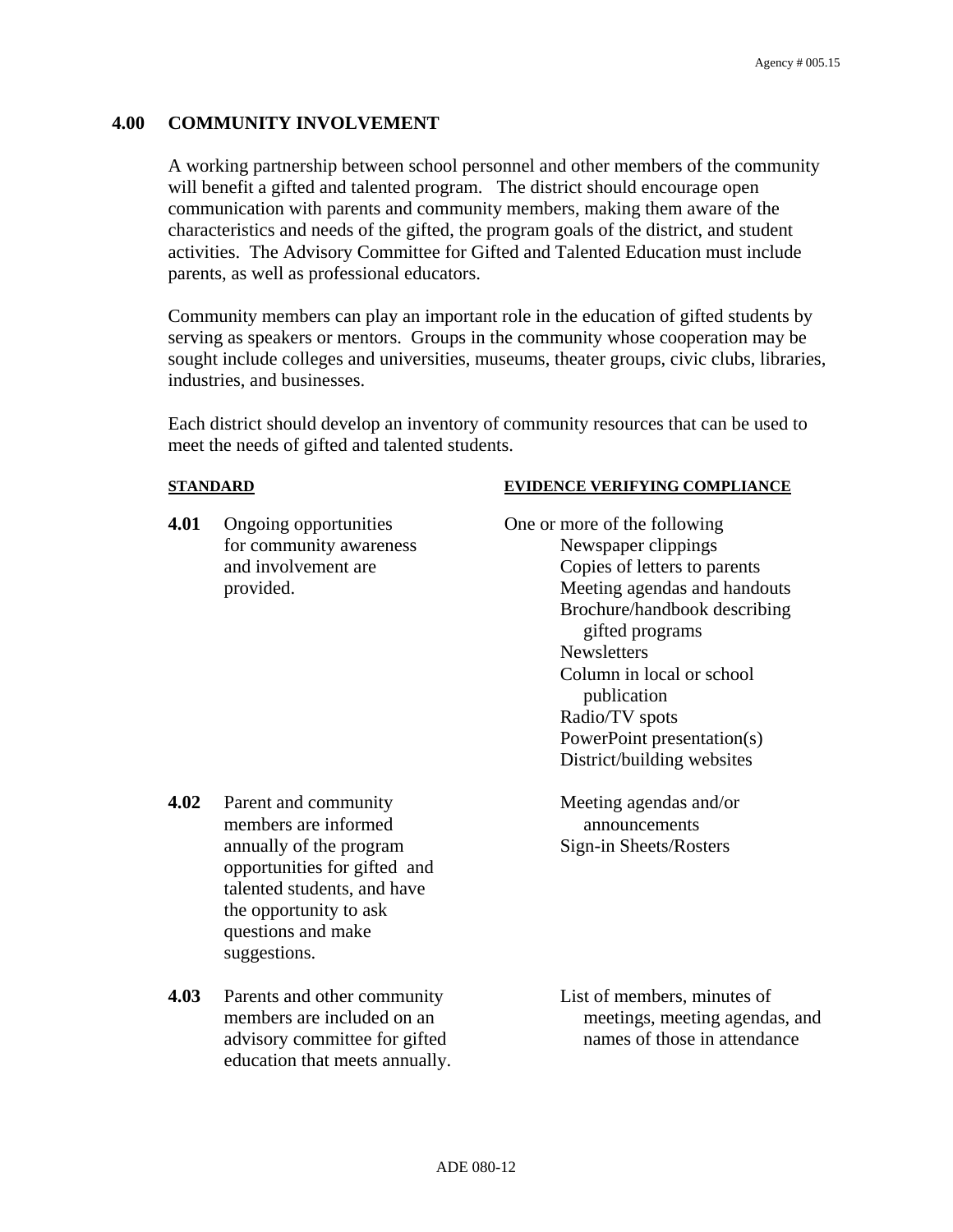#### **5.00 STAFF DEVELOPMENT**

To design a successful staff development program, the district allocates sufficient time and money. Plans for ongoing training in gifted and talented education are incorporated into the district's total staff development plan.

Planning for staff development is based on the data obtained from periodic needs assessments conducted by the district. All personnel must be made aware of the results of the assessments and the district's plan for serving gifted and talented students. Other areas of training which are appropriate for the entire school staff but specifically necessary for all new staff are: (1) characteristics and needs of the gifted; (2) identification procedures; (3) curriculum and teaching strategies; (4) creativity; (5) utilization of community resources; (6) program evaluation; (7) district's philosophy and program model for gifted students; and (8) overview of state requirements.

Staff development is also encouraged by adding books and journals on gifted education to the school's professional library; placing reprints of pertinent articles in teachers' boxes; presenting short, specific classroom demonstrations and teaching techniques at regular building-level faculty meetings; and sharing gifted students' projects with all staff.

- **5.01** There is a written plan for gifted Copy of plan talented staff development specific to the needs of gifted students that includes all faculty, when appropriate, based on local educational needs of gifted students.
- **5.02** Opportunities to increase Meeting attendance rosters and knowledge of the education programs of gifted and talented students are provided for continuing and new school board members, school and district administrators, teachers and support staff on a continuing and regular basis.

#### **STANDARD EVIDENCE VERIFYING COMPLIANCE**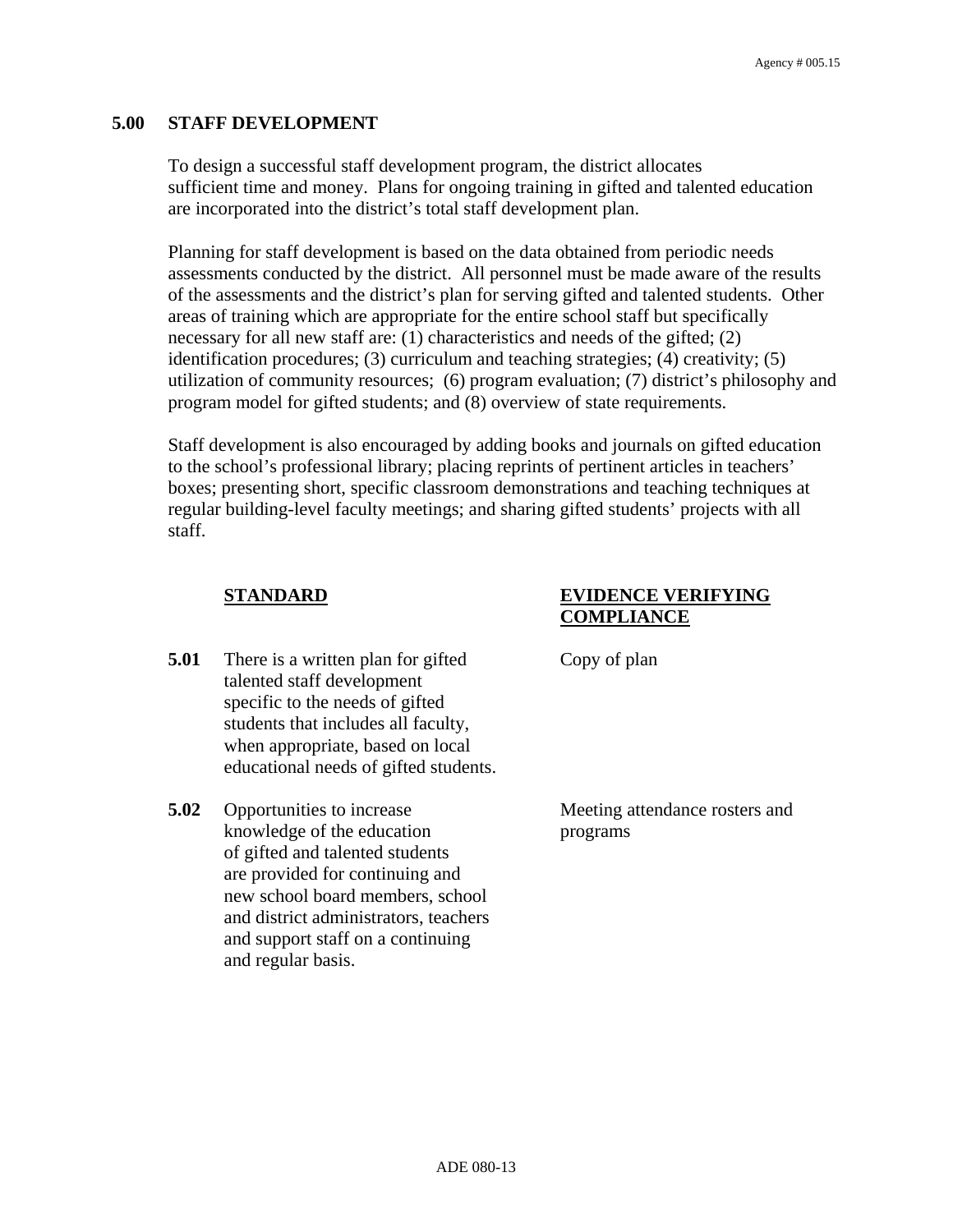#### **6.00 PERSONNEL**

Persons associated with the gifted and talented program need special qualifications in the areas of training, experience, and personal qualities. Selection of personnel is critical to the quality of the program. A process to ensure the selection of appropriate teachers of the gifted must be established and clearly articulated. At least one person serves as district administrator or coordinator of the gifted program. The percentage of time assigned to duties associated with the program will necessarily vary depending on the size of the district. In small districts it is likely that the same person will be the teacher of gifted students and the administrator or coordinator of the program. Training requirements for a coordinator are the same as those for an approved teacher of the gifted. It is strongly recommended that the district gifted and talented coordinator have training in administration.

The minimum standards for an approved teacher of the gifted are licensure, pass appropriate state approved assessments, and meet standards as set by the Arkansas State Board of Education through the Arkansas Department of Education, Professional Licensure Department, for add-on endorsement in gifted education. Persons holding the position of administrator or coordinator of gifted programs will also meet state certification requirements. Specific courses are not stipulated; however, the following areas should be included:

- a. Identification and programming for the gifted;
- b. Methods and materials for the gifted;
- c. Curriculum development for the gifted;
- d. Counseling and guidance of the gifted;
- e. Testing and evaluation;
- f. Creativity;
- g. Supervised practicum;
- h. Independent study; and/or
- i. Seminar or special topics course in gifted education.

Any teacher holding gifted and talented licensure is an approved teacher of gifted and talented students.

Job descriptions are on file for curriculum/program administrators and/or coordinators and teachers of the gifted. Duties in the job description for the administrator or coordinator should include 1) planning and administrating of the district's gifted program in consultation with teachers, administrators, and parents, 2) preparing a local gifted and talented budget for the school district, and 3) recommending purchase of supplies and materials

In addition to time spent in direct services to gifted students, teachers and administrators or coordinators in gifted programs have a variety of duties that will promote integration of the gifted program with the regular education program.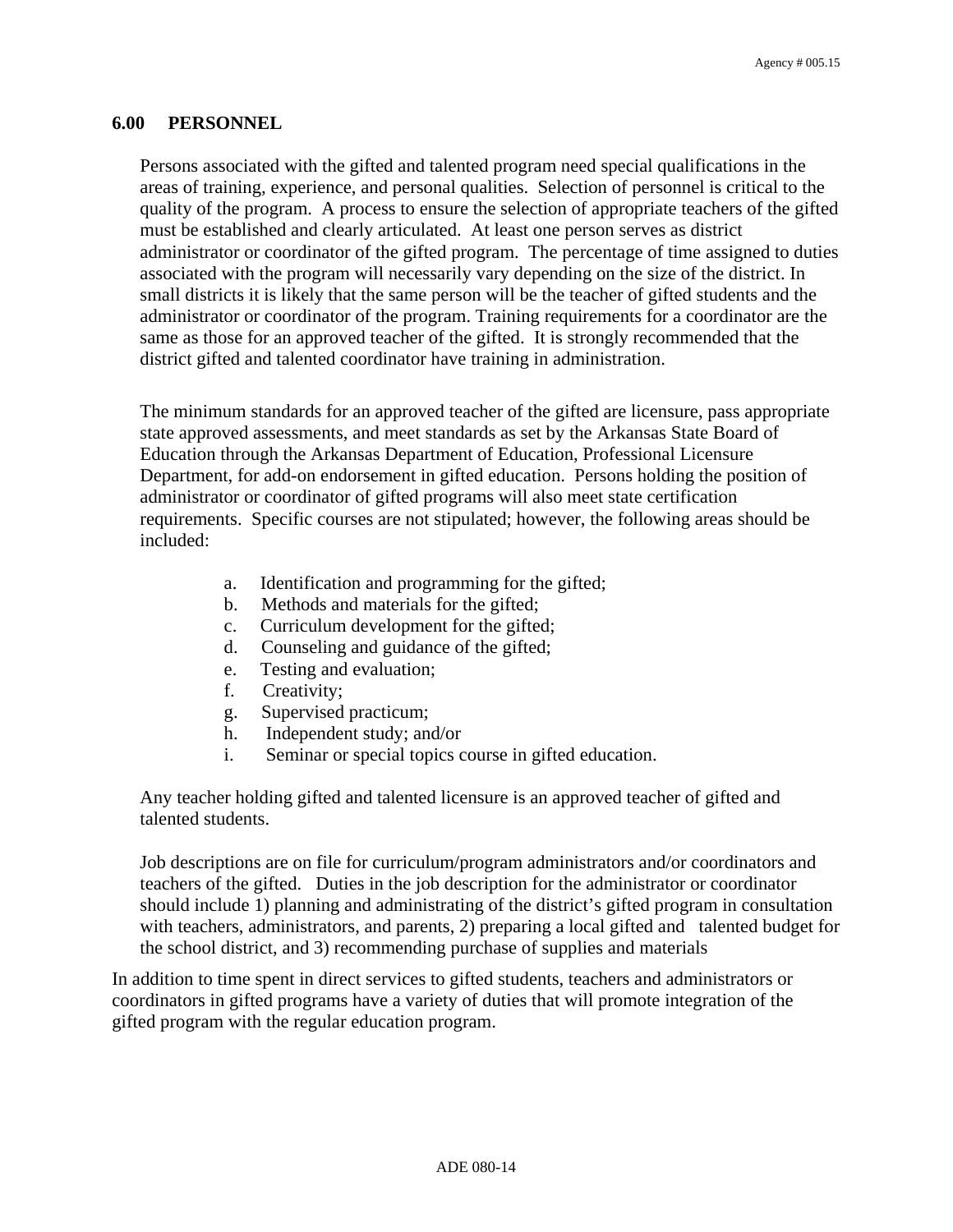Time must be provided for:

- a. Working with classroom teachers, counselors, administrators and other personnel;
- b. Locating resources;
- c. Arranging mentorships and other out-of-school learning experiences;
- d. Supervising independent studies and mentorships;
- e. Leadership of the identification process;
- f. Conducting community awareness activities;
- g. Conducting staff development activities;
- h. Program documentation; and/or
- i. Development of appropriate curriculum.
- j. Involvement in Advanced Placement and/or International Baccalaureate program planning and implementation.

A minimum equivalent of five periods a week for duties specific to the job responsibilities associated with gifted education is expected.

#### **STANDARD EVIDENCE VERIFYING COMPLIANCE**

**6.01** Persons who teach identified License, transcript students in homogeneous groups **must** hold current Arkansas initial or standard teaching licensure, pass appropriate state approved assessments, and meet performance standards as set by the State Board of Education through the Arkansas Department of Education Professional Licensure Department for add-on endorsement in gifted education. **6.02** Persons who coordinate License, transcript a program for gifted students kindergarten through grade twelve must hold current Arkansas teaching licensure, pass appropriate state approved assessments and meet performance standards as set by the State Board of Education through

ADE 080-15

6.03 Persons who administer a program License, transcript

the Arkansas Department of Education, Professional Licensure Department for add-on endorsement

in gifted education.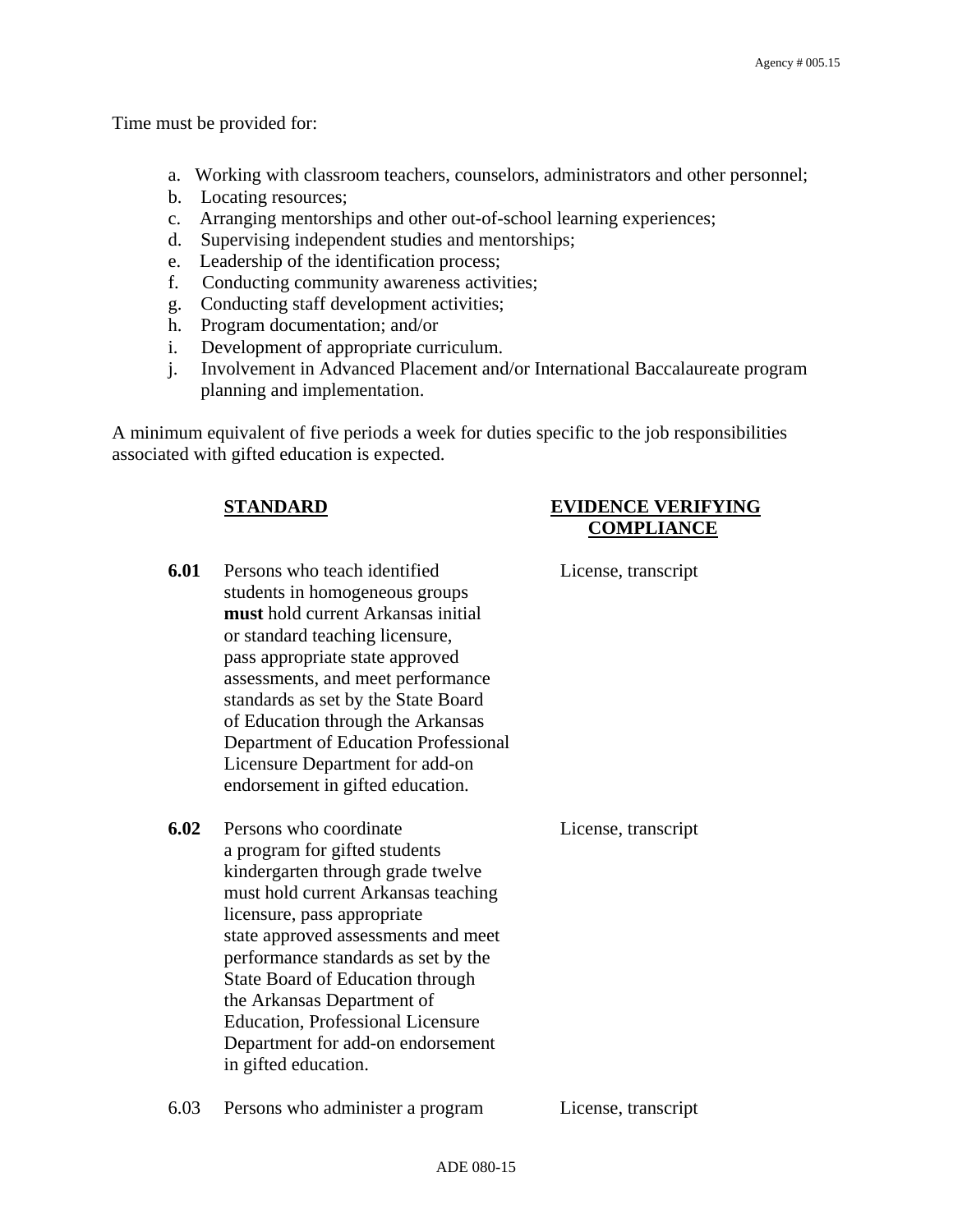(Curriculum/Program Administrator) kindergarten through grade twelve must hold current Arkansas licensure, pass appropriate state approved assessments, and meet performance standards as set by the State Board of Education through the Arkansas Department of Education, Professional Licensure Department for add-on endorsement in gifted education.

- **6.04** A process for selection of Copy of Policy and Procedures administrators/coordinators and teachers of the gifted are clearly defined and established.
- **6.05** Job descriptions are developed Written job description for administrators/coordinators and teachers of the gifted.
- **6.06** Regularly scheduled time Schedule is provided for administrators/coordinators and teachers of the gifted who perform administrative duties beyond direct services to identified students
- 
- 
-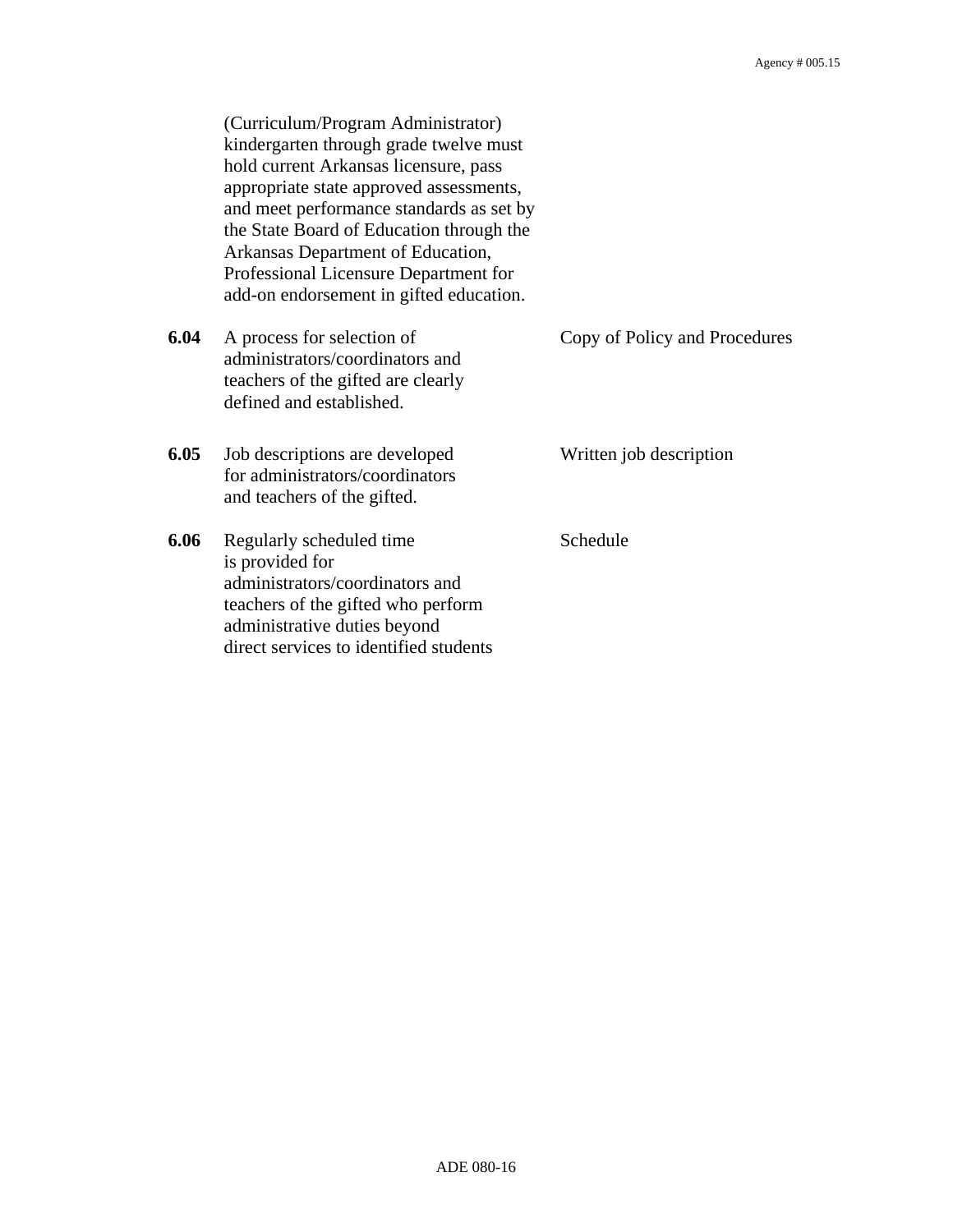#### **7.00 IDENTIFICATION**

The purpose of careful and comprehensive identification procedures is to find and serve as many students as possible who need special programs to develop their exceptional abilities. It is important to identify students with potential for outstanding achievement. The emphasis in identification should be on student need for qualitatively differentiated educational services beyond what is provided through the classroom curriculum.

A comprehensive identification plan should be based on the best available research and recommendations of experts in the field. It must take into account the local student population and should ensure inclusion of potentially gifted and talented students from all cultural and economic backgrounds. The list of nominated students must be representative of the entire student population in terms of race, sex, and economic status.

Each district's written identification procedures must include the following:

- 1. Students must be identified as gifted and talented according to Arkansas Department of Education, Office of Gifted Education, Rules.
- 2. A process to explain the nomination procedure and seek nominations from parents, school personnel, students, and community members.
- 3. An identification committee of at least five members, made up of professional educators, chaired by a trained specialist in gifted education. This committee can be per campus within the district and/or district level with representatives at each campus.
- 4. Provision for review of school records of nominated students and the gathering and compilation of additional data where needed.
- 5. Parental consent in writing should be obtained after a referral for the gifted program is made and before evaluation/assessment proceeds.
- 6. Assurance of confidentiality of records.
- 7. A policy for placement decisions based on multi-criteria, including both objective and subjective data, with the stipulation that no single criterion or cut-off score is used to include or exclude a student.
- 8. Use of at least two objective and two subjective measures (one of which must assess creativity), chosen from the following:

Standardized mental ability test Behavioral checklists (Parent Standardized achievement test and/or teacher) Test of creative ability Rating Scales

#### **OBJECTIVE** SUBJECTIVE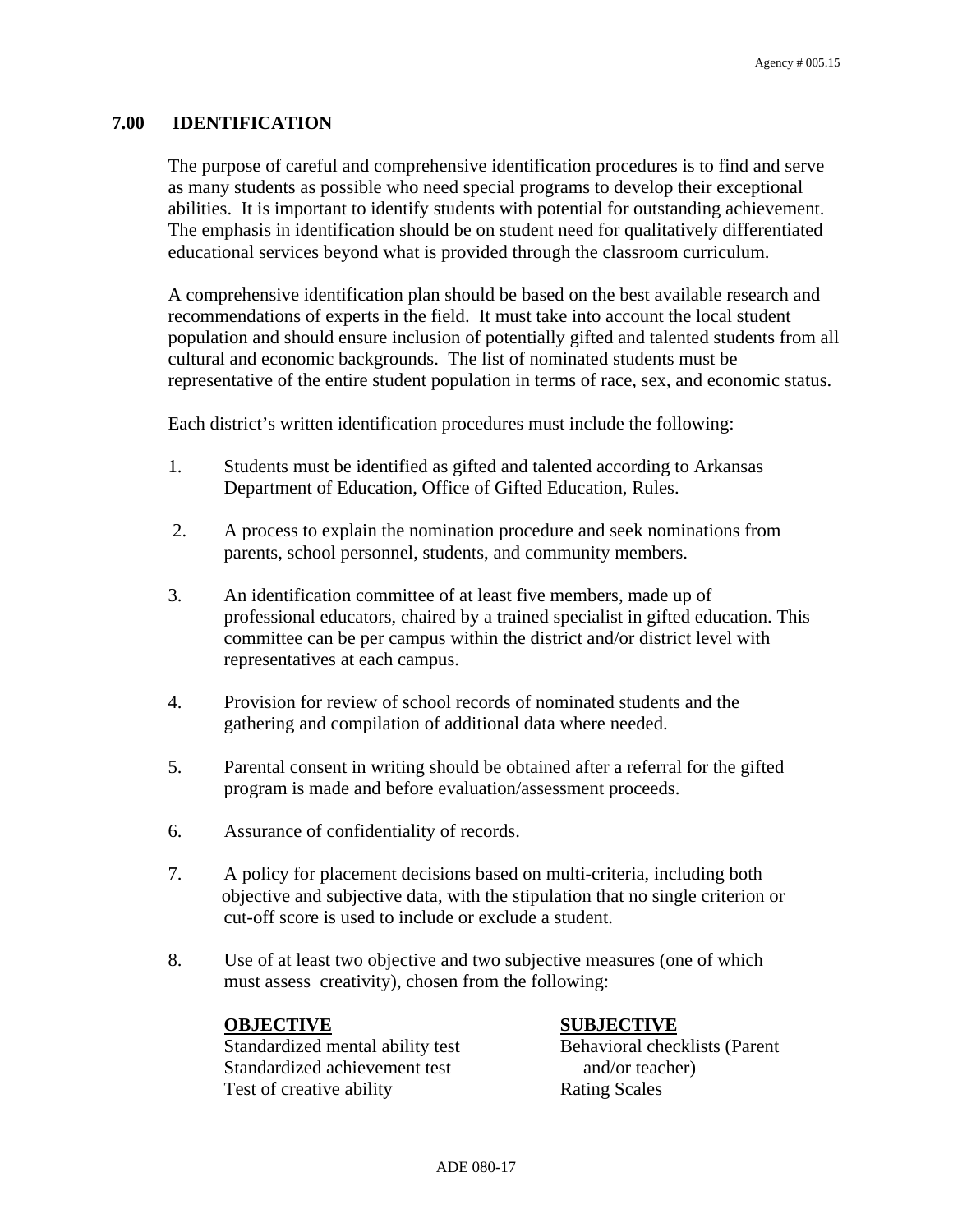Evaluations of products Student interviews Biographical inventories Grades Auditions

- 9. Assurance that procedures are non-discriminatory.
- 10. Provision that educationally useful, student-specific information obtained in the identification process is communicated to the appropriate instructional staff.
- 11. A process by which parents are informed of placement decisions, give permission for their child to participate, and have the opportunity to appeal a decision with which they disagree.
- 12. Provisions for continuous evaluation of the identification process:
	- a. Opportunity for consideration for placement at any time;
	- b. Annual review of students' placement;
	- c. Policies for exit from a program;
	- d. Maintenance of records of placement decisions and data on all nominated students for a minimum of five years or for as long as needed for educational decisions; and
	- e. Appropriate, confidential destruction of records at the end of at least five years.

#### **STANDARD EVIDENCE VERIFYING COMPLIANCE**

**7.01** The process for identifying Copy of written procedures students has several stages. **7.02** Identification procedures are Copy of written procedures clearly stated, uniformly implemented, and communicated to the entire school staff.  **7.03** A committee of at least five members List of members chaired by a trained specialist in gifted education and including administrators, teachers, and/or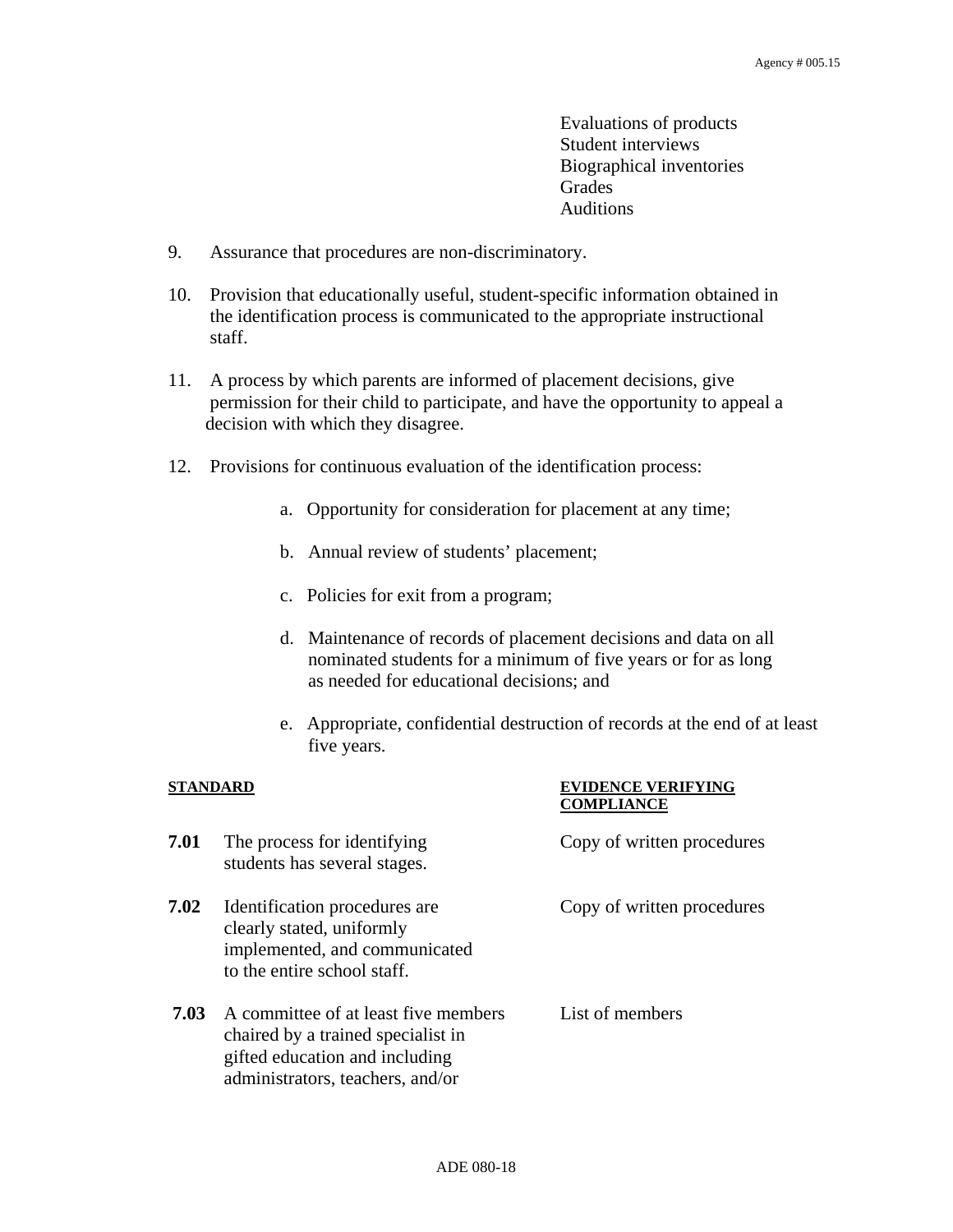counselors collects and analyzes data, maintains appropriate records, and makes professional decisions on placement of students. This committee can be per campus within the district and/or district level with representatives of each campus involved. **7.04** The identification process List of instruments and yields information obtained procedures for use through a variety of procedures and from multiple independent sources. **7.05** Student placement decisions Copy of written procedures and are based on multiple criteria. data on nominated students No single criterion or cut-off score is used to include or exclude a student. **7.06** Procedures used in the identification List of procedures process are non-discriminatory with respect to race, cultural or economic background, religion, national origin, sex, or handicapping condition. **7.07** Instructionally useful information Copy of procedures for about individual students obtained dissemination of information during the identification process is communicated to the instructional staff regardless of final placement decisions. **7.08** Written identification and Copies of consent forms placement procedures include Written appeals procedures parental involvement. **7.09** Identification of gifted/talented Copy of written procedures students is an ongoing process Records of placement extending from school entry through grade 12.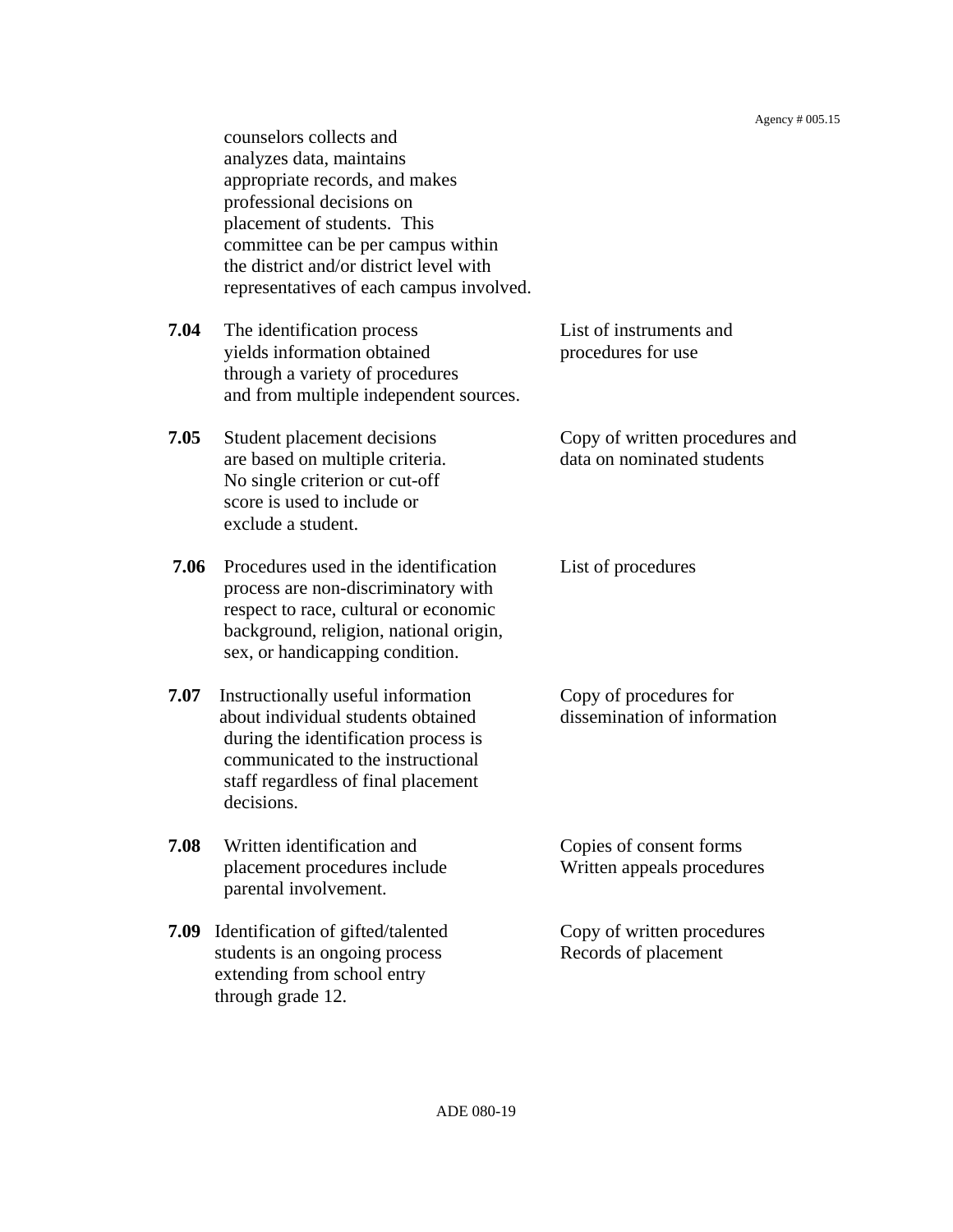#### **8.00 PROGRAM OPTIONS**

Gifted children are as different from each other as they are from other children. They have needs for differing amounts of homogeneous grouping, and at various stages of development their interests differ. *No single program option can ever meet all of the needs of all gifted children. However, approved programs must meet for a total of 150 minutes a week during the regular school day.* 

Programs should be systematically developed, with long-range goals that are coordinated to guide the development of gifted students from the time they are identified through graduation from high school. There must be consistency among the program's components; curriculum objectives and evaluation procedures need to be based on the district's philosophy of education.

Most program alternatives will include some kind of combination of enrichment (experiences which supplement the regular curriculum), acceleration (activities designed to allow students to progress at a rate faster than average), and guidance (planned activities that promote understanding of the self and one's relationship to others). Districts are encouraged to be innovative in designing programs that combine these elements in ways that best meet the needs of their gifted students.

In whatever form the program for the gifted is organized, there must be clear delineation of roles, responsibilities, and coordination procedures. A written table of organization outlining lines of responsibility and authority must be developed.

Possible administrative arrangements for providing programs for the gifted are listed below. They represent the organizational patterns used in gifted programs across the United States. Please note that these are *descriptions* of ways to organize program options, not *prescriptions.*

**No matter which administrative arrangement of program options is used, a minimum of 150 minutes a week direct instruction must be provided***.* Exceptions to the 150 minutes requirement will be considered and may be granted upon written request to the Department of Education, Office of Gifted and Talented, on an annual basis **provided there is a written management plan and written statement verifying that activities are developed and supervised by an approved teacher.** Exception requests must be submitted to the Office of Gifted and Talented no later than July 1 prior to the school year for which the exception is requested. However, if the need for this request occurs after July 1, the request should be submitted at that time.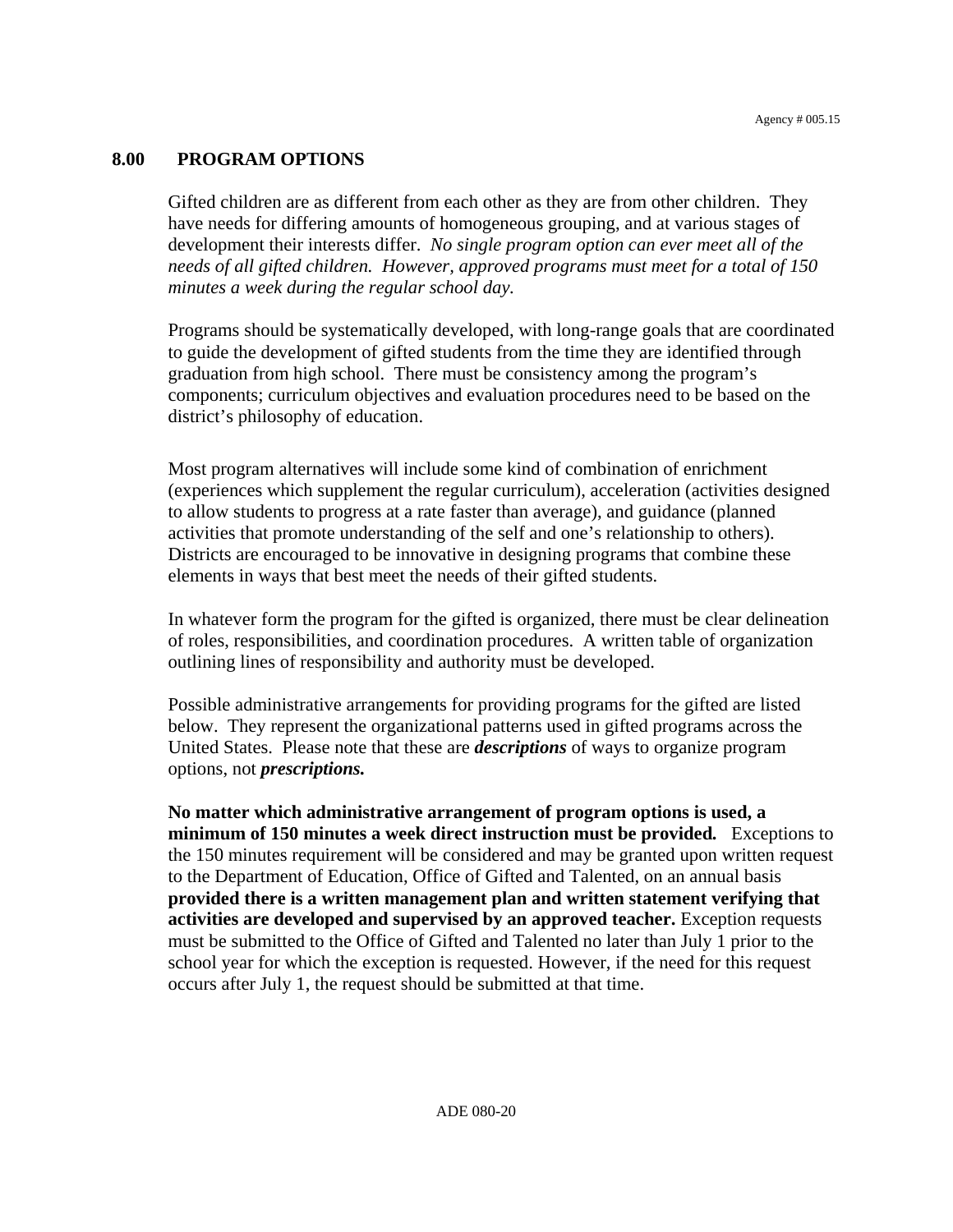#### **ADMINISTRATIVE ARRANGEMENTS**:

#### I. *Modification in the Regular Classroom*

A. *Cluster grouping:* Groups of gifted students are placed in a regular classroom. An approved teacher of the gifted provides instruction and curriculum to meet their special needs (ELEMENTARY/SECONDARY). **Class size should be consistent with state standards.**

B. *Consultant teacher:* An approved teacher of the gifted meets regularly with identified students and designs differentiated activities to meet their needs. The approved teacher works with the regular classroom teacher in delivering services to identified gifted students by developing management plans, providing demonstration lessons in the classroom, and supervising gifted students' progress (ELEMENTARY/SECONDARY). **A consultant teacher may supervise a maximum of 75 students**.

C. *Course content:* An approved teacher of the gifted works with the content teacher to design a differentiated curriculum to meet the needs of identified gifted and talented students in a regular classroom setting. The following provisions must be in place for this administrative arrangement to be used: (SECONDARY) **Class size should be consistent with state standards.** 

- 1. There is written documentation that the program component was developed in consultation with the district's administrator/coordinator of gifted programs.
- 2. There is a written plan of curriculum differentiation for the identified gifted students. This may be in the form of an individual management plan or another form developed by the local district and approved by the Department of Education, Office of Gifted and Talented.
- 3. An approved teacher of the gifted maintains oversight of the students' activities at a minimum by collecting differentiation documentation on at least a quarterly basis and meeting with identified students monthly.
- 4. The content teacher must complete an Arkansas Department of Education approved staff development workshop related to curricular differentiation for the gifted. In order to better meet the needs of teachers as they work to meet the needs of individual students, each teacher involved in this model should receive annual training/staff development related to the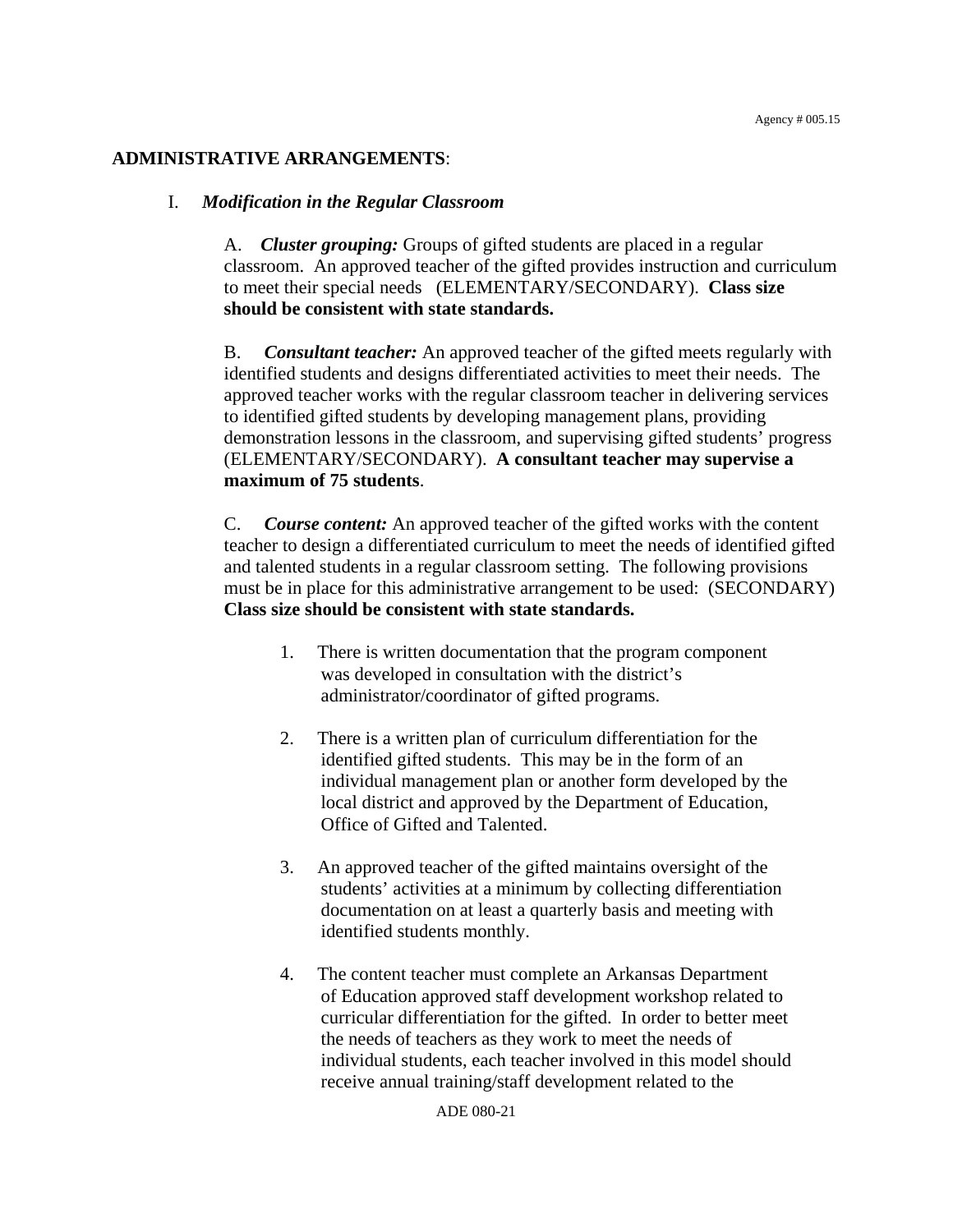education of gifted and talented children. (see 5.00, paragraph 2)

**D.** Whole Group Enrichment: An approved teacher of the gifted works with the classroom teacher to design enrichment curriculum for the whole class. This option is considered long-term identification and therefore a portfolio should be maintained to document student(s) actions/responses. The delivery of services to students must be at least 30 minutes a week. The approved teacher of the gifted and the classroom teacher may organize teaching responsibilities as needed. This option may be used in conjunction with other options to serve identified students. However, if this is the only option for serving students, it may not be used beyond grade three. The following provisions must be in place for this administrative arrangement to be used: (ELEMENTARY K-2/3).

- 1. There is written documentation that this program option was developed in consultation with the district's administrator/ coordinator of gifted programs.
- 2. There is a written plan of curriculum enrichment for the grades being served. This includes a portfolio and/or management plan that maintains and documents student actions/responses.
- 3. An approved teacher of the gifted maintains oversight of the students' activities and delivers/co-delivers at least one 30 minute lesson per month unless the classroom teacher(s) has completed an approved activity, i.e. Talents Unlimited Training (official 2-day workshop), graduate level course in gifted education; ADE approved one or two day differentiation workshop for the appropriate grade level being taught. Other training will be considered upon request.
- 4. The delivery of services to students must be at least thirty (30) minutes a week and will be delivered by the approved teacher of the gifted, classroom teacher, or a combination of the two as outlined in number three.
- **E. Instruction Through Technology***:* Instruction provided through technology, such as Distance Learning, Satellite, Internet, etc. must meet all requirements as outlined under the Course Content option.
- **F. Acceleration of Content Classes and/or Grade Levels:** Instruction is provided for partial or full acceleration of content and/or grade levels for any student presenting appropriate needs. It is strongly recommended that a district policy be written and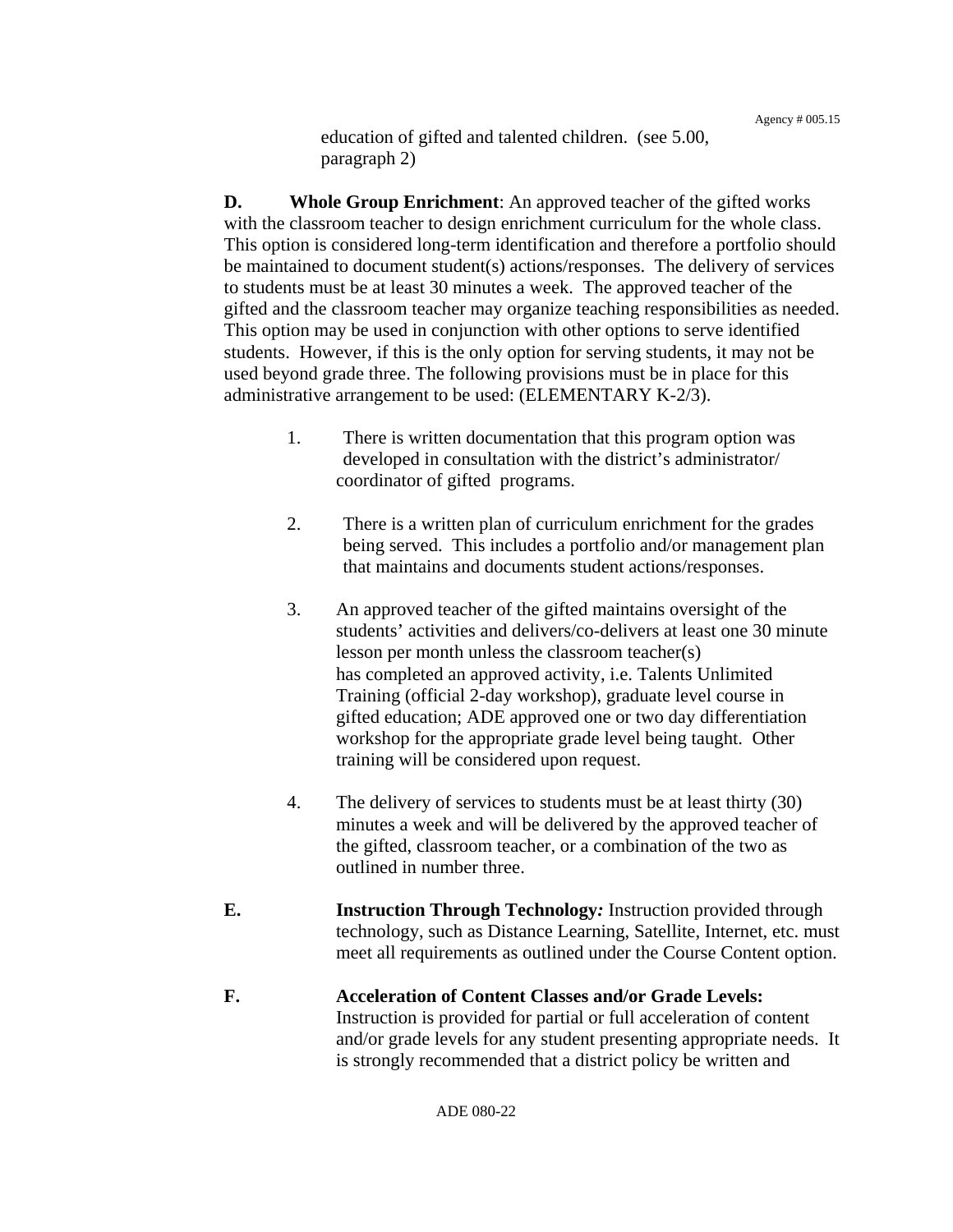approved by the local school board to fully implement this option (ELEMENTARY/SECONDARY).

#### II. *Pull-out Programs*

A. *Resource room:* Gifted students participate in classes in which they receive instructional services different from those normally provided in the regular classroom. They have the opportunity to work at the level of their abilities and in their area of interest or talent. Instruction is delivered by approved teachers of the gifted. An instructional space proportionately sized based on the number of identified gifted students served at any one time must be provided. (ELEMENTARY/SECONDARY) **Recommended class size is 10-12.**

B. *Resource center:* Students are transported on a regular basis to a center which serves a local district, county, or region. Instructional services are the same as those in a resource room (ELEMENTARY/SECONDARY). **Recommended class size is 10-12.**

III. *Special Classes* An approved teacher of the gifted maintains oversight of student activities and works with classroom teachers to document differentiation.

A. *Self-contained classroom:* Identified gifted students are provided instructional services different from those normally provided in the regular classroom. All basic subject areas are included. Instruction is delivered by approved teachers of the gifted. Resources of the regular education program, such as art, music, and physical education, are used to supplement the gifted program (ELEMENTARY). **Class sizes should be consistent with state standards**.

B. *Honors and advanced classes:* Students of high ability, though not necessarily identified as gifted, are placed in a class in which the curriculum focuses on higher levels of thinking and complexity therefore avoiding "more of the same." (SECONDARY). **Class size should be consistent with state standards.**

C. **Pre-Advanced Placement**: Middle school, junior high school, or high school level courses that specifically prepare students to enroll and to participate in an Advanced Placement course (ELEMENTARY/SECONDARY). **Class size should be consistent with state standards.** 

D. *College Board Advanced Placement:* Students have the opportunity to pursue college-level studies while still in secondary school through a high school preparatory course for a College Board Advanced Placement test that incorporates all topics specified by the College Board and Educational Testing Service on its standard syllabus for a given subject area and is approved by the College Board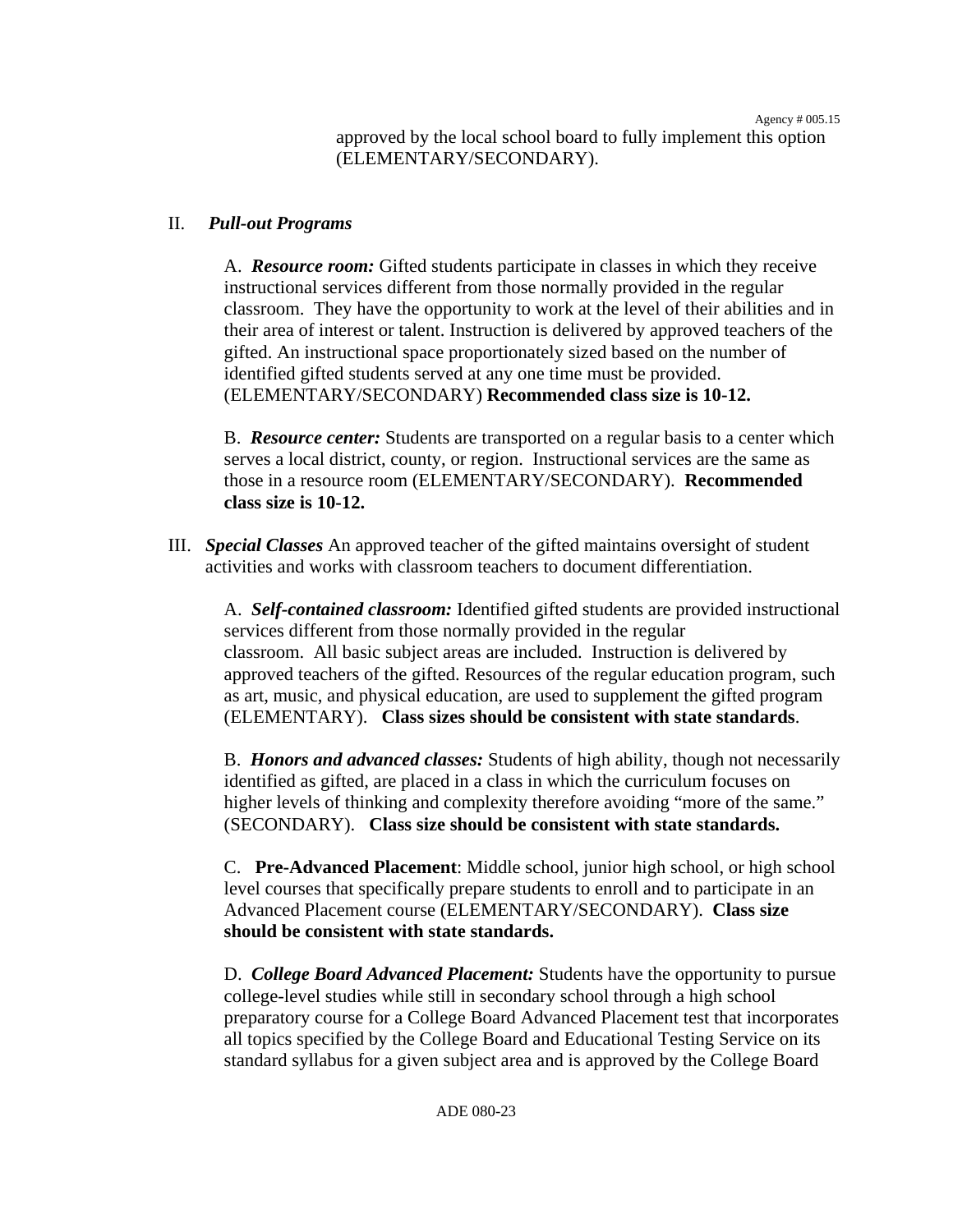and Educational Testing Service. Students may earn weighted credit under conditions specified in the AP/IB Rules (SECONDARY). **Recommended class size is 17-20.**

*E. International Baccalaureate:* The program is sponsored by the International Baccalaureate Organization (IBO) and offers an international education program. Students may earn weighted credit under conditions specified in the AP/IB Rules (ELEMENTARY/SECONDARY). **Class size should be consistent with state standards.** 

F. *Special classes/seminars:* Courses are offered in subject matter fields not normally offered in high school which may be interdisciplinary in nature. Core Process Goals for Gifted and Talented Seminars (course number 596100) must be followed when offering the GT Seminar class (SECONDARY). **Recommended number of students per period is 15-20.**

#### IV. *Special Schools*

A. *Special school:* School serves only identified gifted students at local, county, or regional level. Instruction is delivered by approved teachers of the gifted.

B. *School-within-a school*: School for gifted students functions as a separate unit although housed within a regular school complex. Instruction is provided by approved teachers of the gifted.

C. *Magnet schools:* School (or component within a school) which is designed to attract students with high interest/ability to its particular curriculum. Appropriate instruction should follow guidelines listed under Administrative Arrangements outlined under I, II, and III above.

#### V. *Extra-School Opportunities*

A. *Mentorship:* Student works on a regular basis with an adult resource person, matching student interests and needs with the expertise of the mentor. An approved teacher of the gifted maintains oversight of students activities and works with mentors to document differentiation. (SECONDARY).

B. *Endorsed Concurrent Enrollment Course in high school and college:* 

Student is enrolled in a college level course offered by an institution of higher education in this state, that upon completion would qualify for academic credit in both the institution of higher education and a public high school following ADE AP/IB Rules 3.05-3.05.03 and 10.00-10.07 (SECONDARY).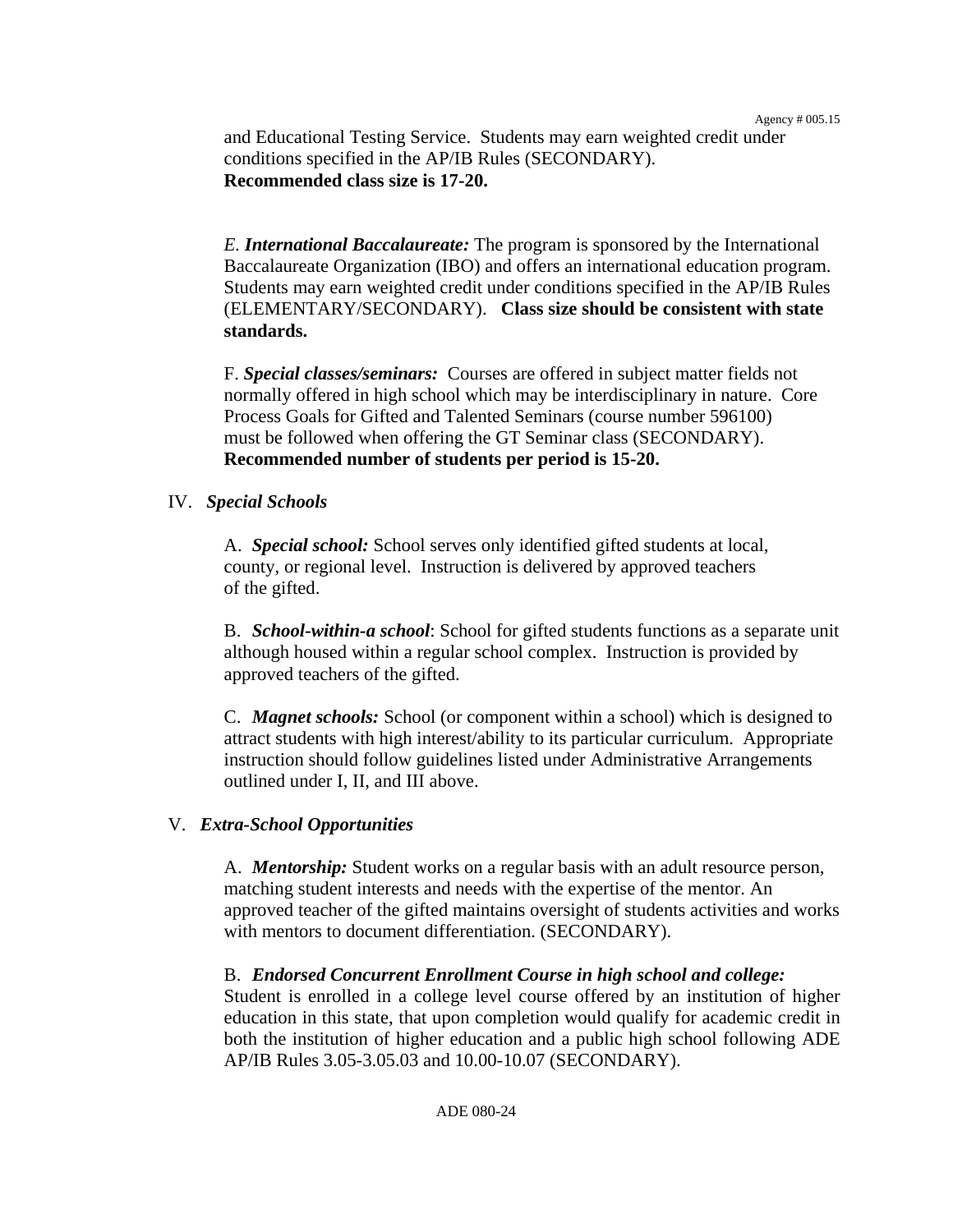Agency # 005.15

**Districts may choose to implement more than one of the foregoing patterns. However, the maximum total of identified gifted students for whom a full-time teacher of the gifted may provide direct services is 75. Waivers from this requirement, based upon program options offered, may be requested annually in writing by individual districts. Districts should make efforts to increase gifted education staff to be in compliance with the case load number.** 

|      | <b>STANDARD</b>                                                                                                                                                                                                      | <b>EVIDENCE VERIFYING COMPLIANCE</b> |
|------|----------------------------------------------------------------------------------------------------------------------------------------------------------------------------------------------------------------------|--------------------------------------|
| 8.01 | Program is systematically<br>developed, with long range<br>goals that are coordinated to<br>guide the development of<br>gifted students from the time<br>they are identified through<br>graduation from high school. | Written program goals                |
| 8.02 | A table of organization is<br>developed which clearly<br>delineates roles,<br>responsibilities, and<br>coordination procedures.                                                                                      | Copy of table of organization        |
| 8.03 | Identified students' placement<br>in program options is based on<br>their abilities, needs and<br>interests, and resources<br>of the district.                                                                       | Student assessment data              |
| 8.04 | Administrative arrangements<br>are used which promote<br>interaction among gifted<br>students and both their<br>intellectual and chronological<br>peers.                                                             | Schedule                             |
| 8.05 | A minimum of 150 minutes a<br>week direct instruction must<br>be provided during the regular<br>school day.                                                                                                          | Program Schedule                     |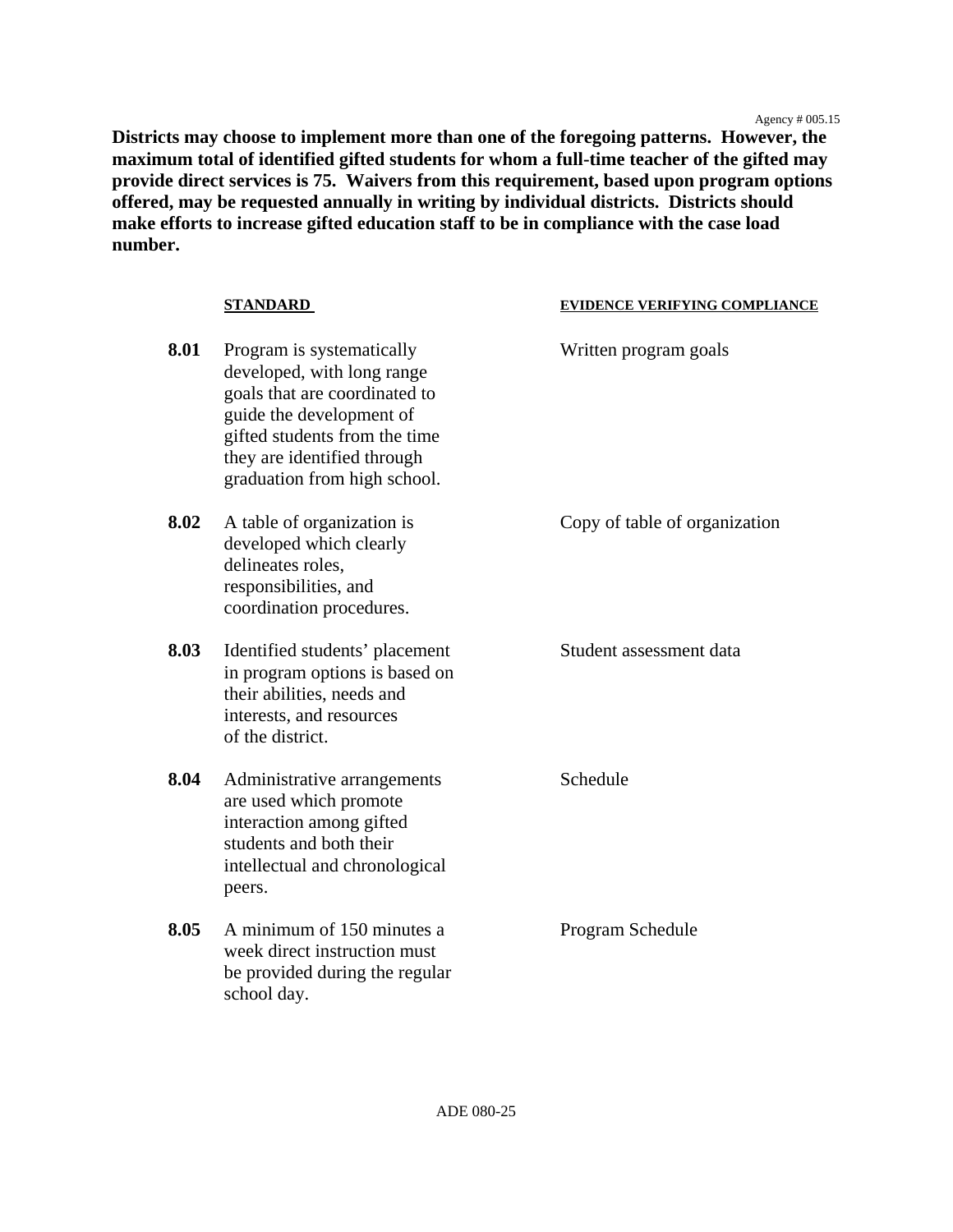### **9.00 CURRICULUM**

Curriculum for the gifted must differ not only in degree, but in kind. It is important to avoid simply "more of the same." It should be *in place of* rather than *in addition to* required classroom work. **Students should not be penalized for being identified as gifted by being given extra work**. Teachers should be sensitive to student interests and talents in planning both cognitive and affective activities.

To assure that curriculum opportunities are appropriate to the abilities, accomplishments, interests, and cognitive and affective needs of gifted students, modifications should be made in content, process and/or product.

Content refers to the body of knowledge presented to the student. Differentiation may be made in level of complexity, pace of learning, or degree of abstractness. Another means of differentiation is the study of topics not ordinarily a part of the regular curriculum.

The process skills, which should be a part of the curriculum for gifted students, include critical thinking, creative thinking, independent learning skills, research skills, problemsolving, and logic. Students in a gifted program should be expected to achieve a greater degree of proficiency in these skills than would be required in the basic curriculum.

Products are the end result of a learning experience. Gifted students should be encouraged to develop products that use new techniques, materials, and forms. They should be encouraged to select a specific area of interest and talent and pursue an intensive study rather than be assigned a prescribed problem. Results of such investigations should be communicated to an appropriate audience.

Curriculum objectives must be carefully sequenced for continuity. Development of a scope and sequence will avoid the "grab-bag" approach.

| STANDARD |                                                                            | <b>EVIDENCE VERIFYING COMPLIANCE</b> |  |
|----------|----------------------------------------------------------------------------|--------------------------------------|--|
| 9.01     | Curriculum for the gifted<br>extends or replaces the<br>regular curriculum | Written curriculum description       |  |
| 9.02     | Curriculum is differentiated<br>in content, process and/or product.        | Written curriculum description       |  |
| 9.03     | Curriculum has scope and<br>sequence to assure continuity.                 | Written scope and sequence           |  |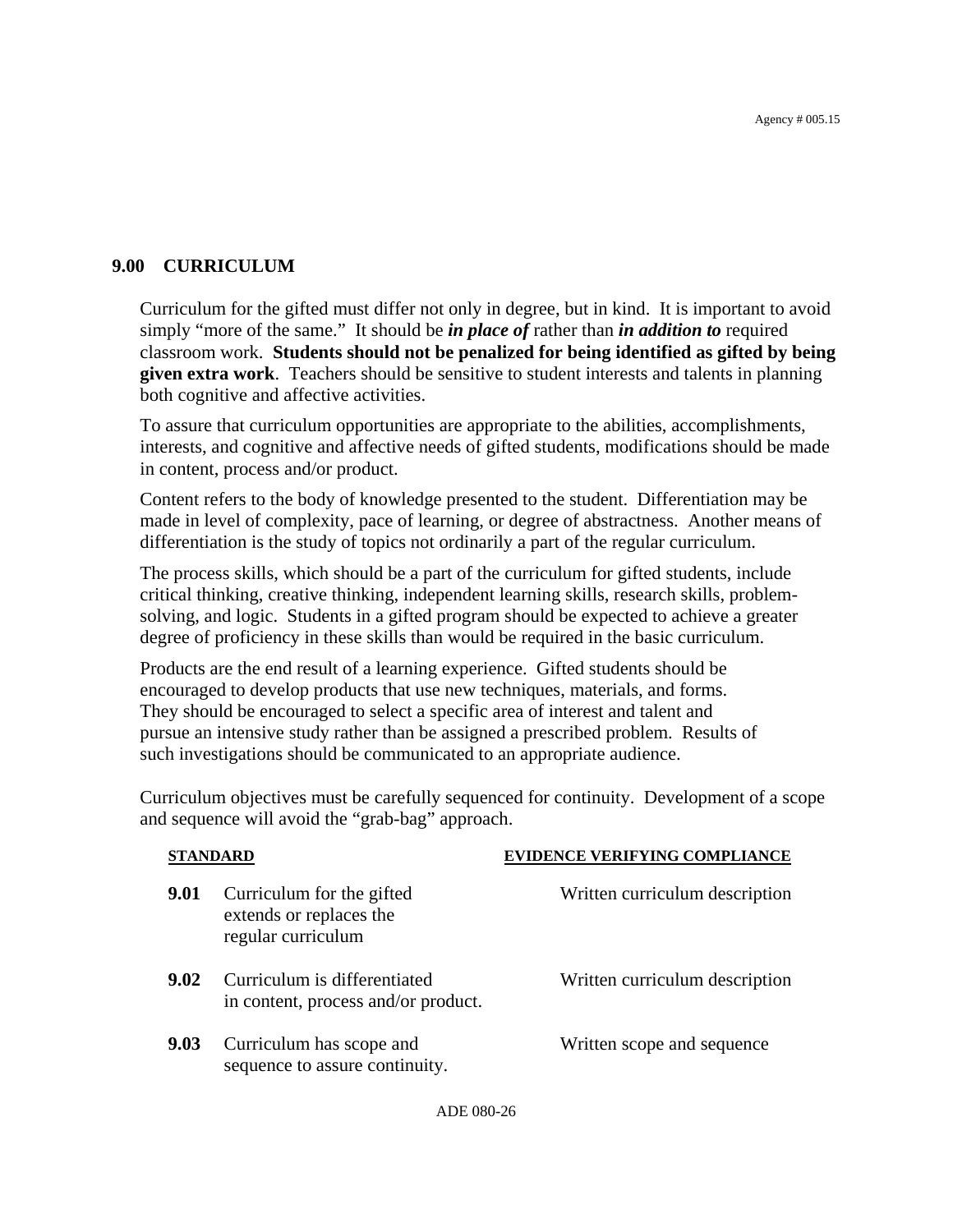#### **10.00 EVALUATION**

 Arkansas Standards for Accreditation require that each school use procedures to evaluate the effectiveness of educational opportunities provided for gifted and talented students.

Evaluation, as it is applied to the program for the gifted, involves both a determination of the program's effectiveness and assessment of student growth. The purpose is to provide accurate, timely, and relevant information to decision-makers for improving program options offered gifted students.

The plan for evaluation is based on program objectives and is reviewed annually to determine its effectiveness in providing appropriate information. This ensures that program changes or modifications reflect relevant data. There are two purposes of evaluation: to provide information so that modifications and adjustments can be made in a program as it develops **and** to examine overall program effectiveness. **The evaluation plan must contain procedures for assessment in both these areas**. Only if the evaluation is carefully planned is it probable that really useful information can be obtained.

To make reasonable judgments about the effectiveness of various facets of the program, all components should be included in the overall evaluation plan - identification, staff development, program options, curriculum, community involvement, program expenditures, and the evaluation process itself. A variety of procedures including questionnaires, surveys, charts, graphs, statistical analysis, anecdotal data, focus groups etc., should be used because different components of the program call for different techniques. Neither outcomes of the program nor attitudes of any stakeholders should be ignored. Input should come from students, teachers, administrators, parents, school board members, other community members, and statistical analysis of enrollment and achievement data. Program evaluation should also reflect an assessment of how the gifted program contributes to and articulates with the overall district improvement plan.

Evaluation of student growth must be based on appropriate and specific criteria and should include self-appraisal and criterion-referenced and/or standardized instruments. It must be kept in mind that programs for the gifted deal with a unique population. Gifted students' progress cannot be fully assessed by standardized tests, which have been normed on a heterogeneous group because these tests will not present a true picture of student growth in gifted students. In fact, if a student has scored at the top of the scale on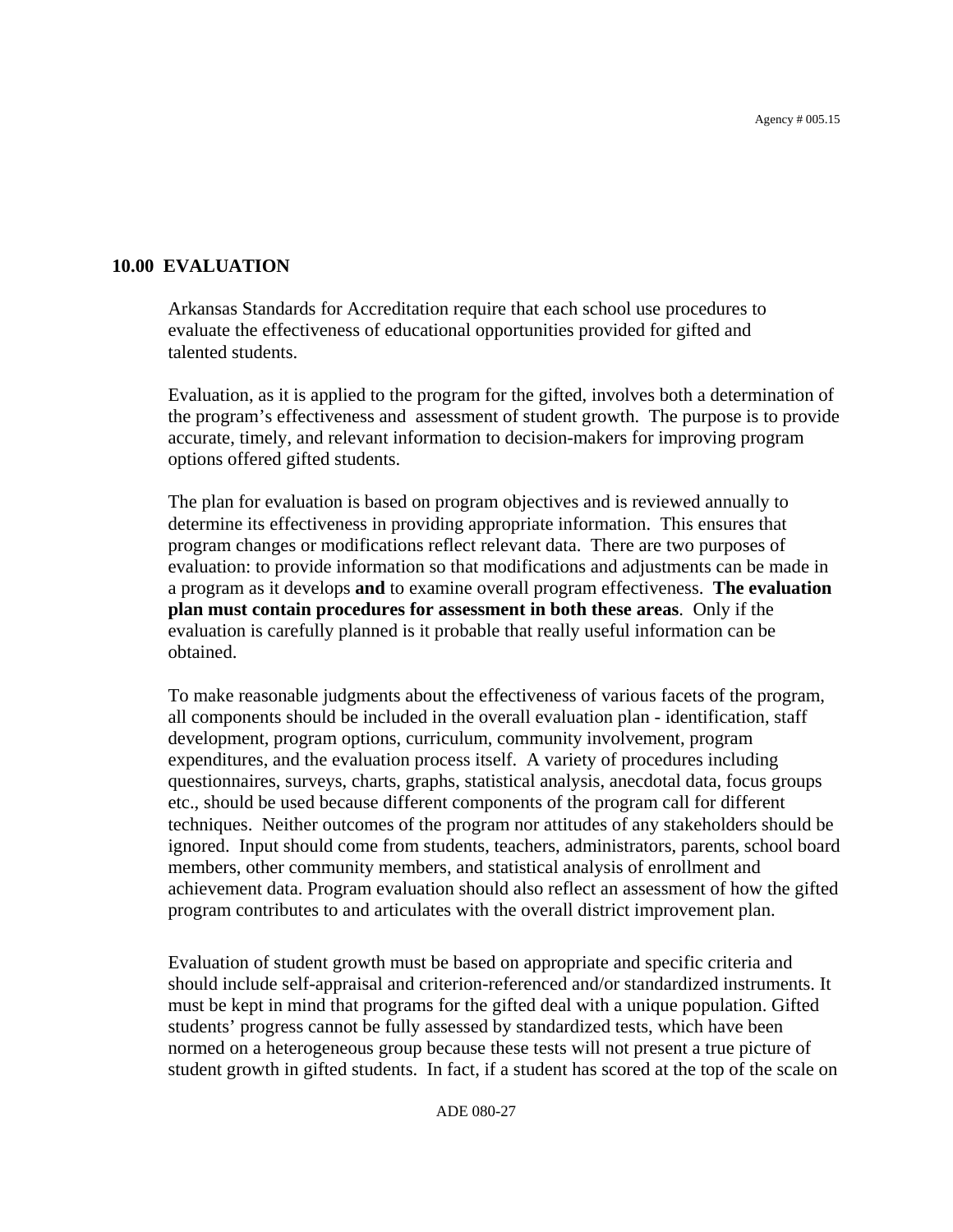Agency # 005.15

a test, the phenomenon of "regression toward the mean" may result in a lower score on the retest. In choosing methods to measure student progress, care should be taken to ensure that the methods chosen: 1) are in agreement with program objectives; 2) involve the student in self-evaluation; 3) consider process as well as product; and 4) are appropriate and valid assessments of the population being tested.

The results are compiled into an annual report. This report is provided to the Arkansas State Department of Education, Office of Gifted and Talented, the local school board, school faculty and administration, parent groups and other appropriate audiences to seek formative feedback, resources, developmental assistance, and demonstrate reasonable accountability.

Participation in the gifted program must be noted on students' transcripts and permanent records.

#### *STANDARD EVIDENCE VERIFYING COMPLIANCE*

| <b>10.01</b> The evaluation process<br>provides accurate, timely,<br>and relevant information<br>to decision-makers for<br>improving program<br>options offered gifted<br>students.                                                                                             | Written evaluation plan          |
|---------------------------------------------------------------------------------------------------------------------------------------------------------------------------------------------------------------------------------------------------------------------------------|----------------------------------|
| <b>10.02</b> The plan for evaluation<br>is based on program objectives.                                                                                                                                                                                                         | Written evaluation plan          |
| 10.03 All components of the<br>gifted/talented program are<br>evaluated annually:<br>identification, staff development,<br>program options, program goals<br>and objectives, curriculum,<br>community involvement,<br>program expenditures, and<br>the evaluation process/plan. | Written evaluation plan          |
| 10.04 Data for evaluation are<br>obtained from a variety<br>of instruments, procedures,<br>and information sources.                                                                                                                                                             | Copies of evaluation instruments |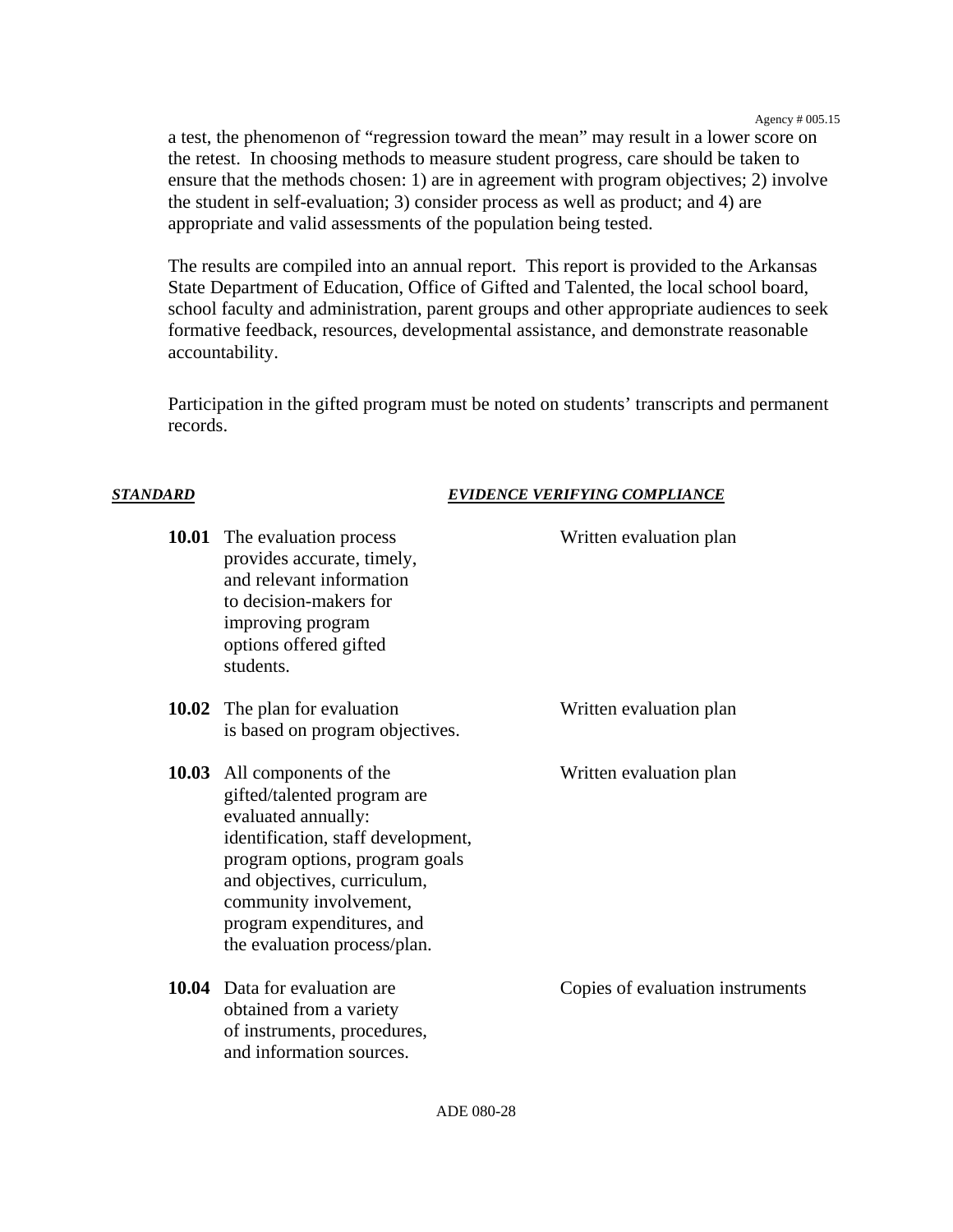**10.05** Evaluation findings are Evaluation report compiled, analyzed, and communicated to ADE-OGT and appropriate audiences.

**10.06** Student progress is assessed, Written policy for student with attention to mastery of evaluation content, higher level thinking skills, creativity, and affective growth.

**10.07** Participation in the gifted program Policy for student evaluation is noted on student transcripts and permanent records.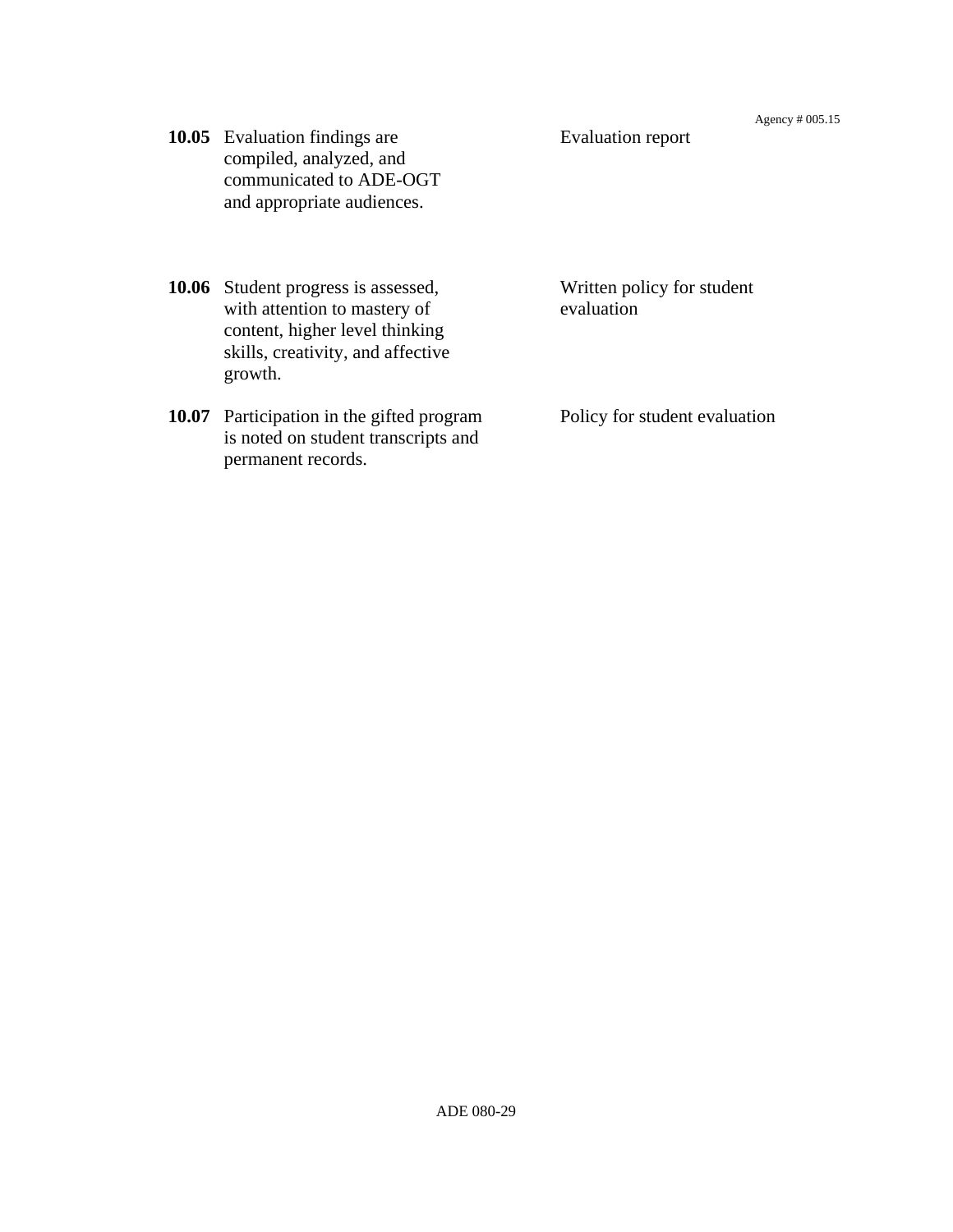**Appendix A** 

# **GIFTED EDUCATION ORGANIZATIONS**

**Arkansans for Gifted and Talented Education (AGATE)**

P. O. Box 250754 Hillcrest Station Little Rock, AR 72225 [http://www.agate-arkansas.org](http://www.agate-arkansas.org/) 

### **Arkansas Association of Gifted Education Administrators (AAGEA)**

219 South Victory Little Rock, AR 72201 501.372.1691 [http://www.aaea.ws](http://www.aaea.ws/) 

#### **The Council for Exceptional Children**

The Association for the Gifted 1110 North Glebe Road, Suite 300 Arlington, VA 22201-5704 1.800.224.6830 http://www.cectag.org

### **The National Association for Gifted Children**

1707 L Street, NW, Suite 550 Washington, DC 20036 202.785.4268 [http://www.nagc.org](http://www.nagc.org/) 

ADE 080-30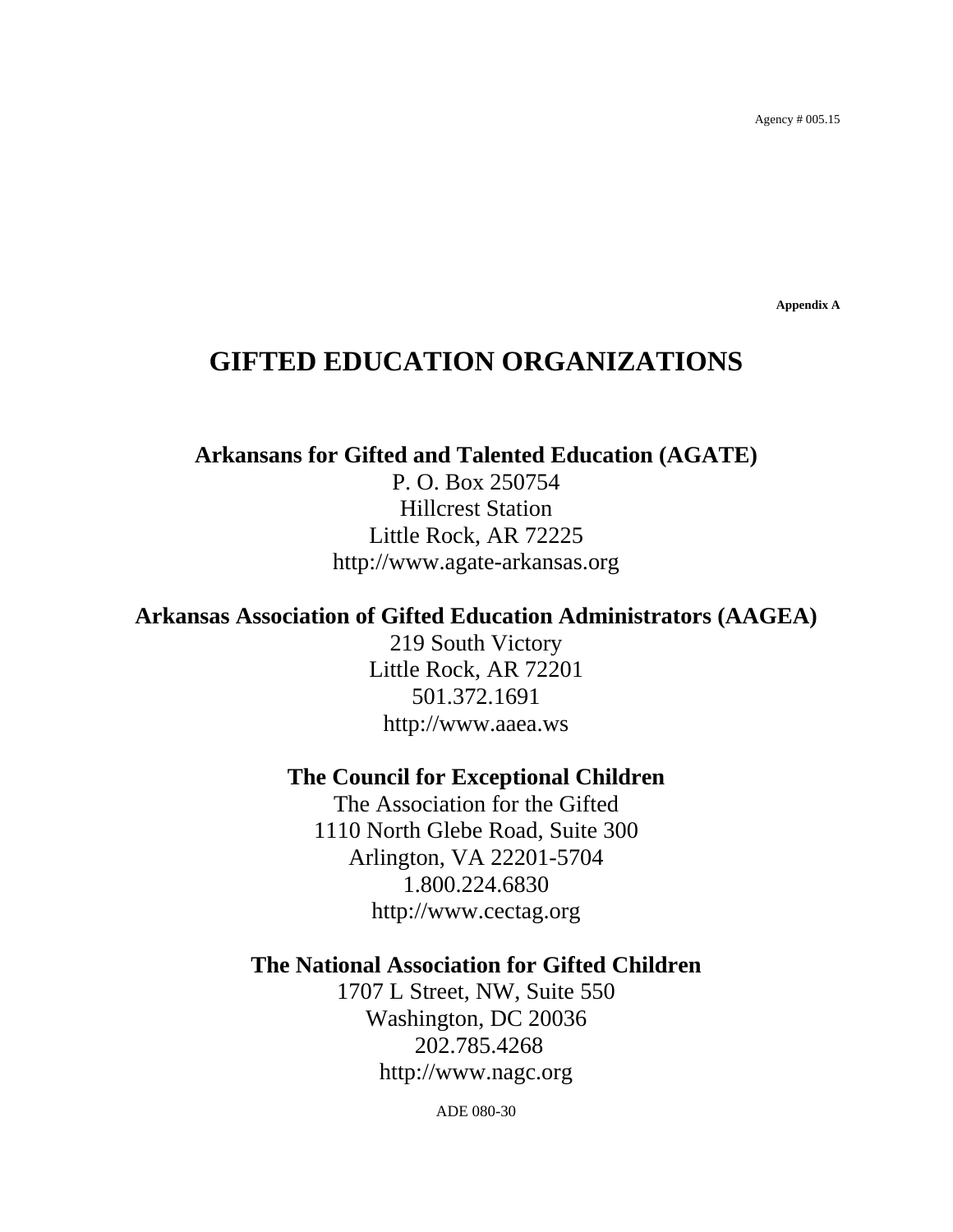# **The National Research Center on the Gifted and Talented**

The University of Connecticut 2131 Hillside Road, Unit 3007 Storrs, CT 06269 1.860.486.4826

# **World Council for Gifted and Talented Children, Inc.**

The University of Winnipeg 515 Portage Avenue, Winnipeg, Manitoba Canada R3B2E9 204.789.1421 [http://world-gifted.org](http://world-gifted.org/)